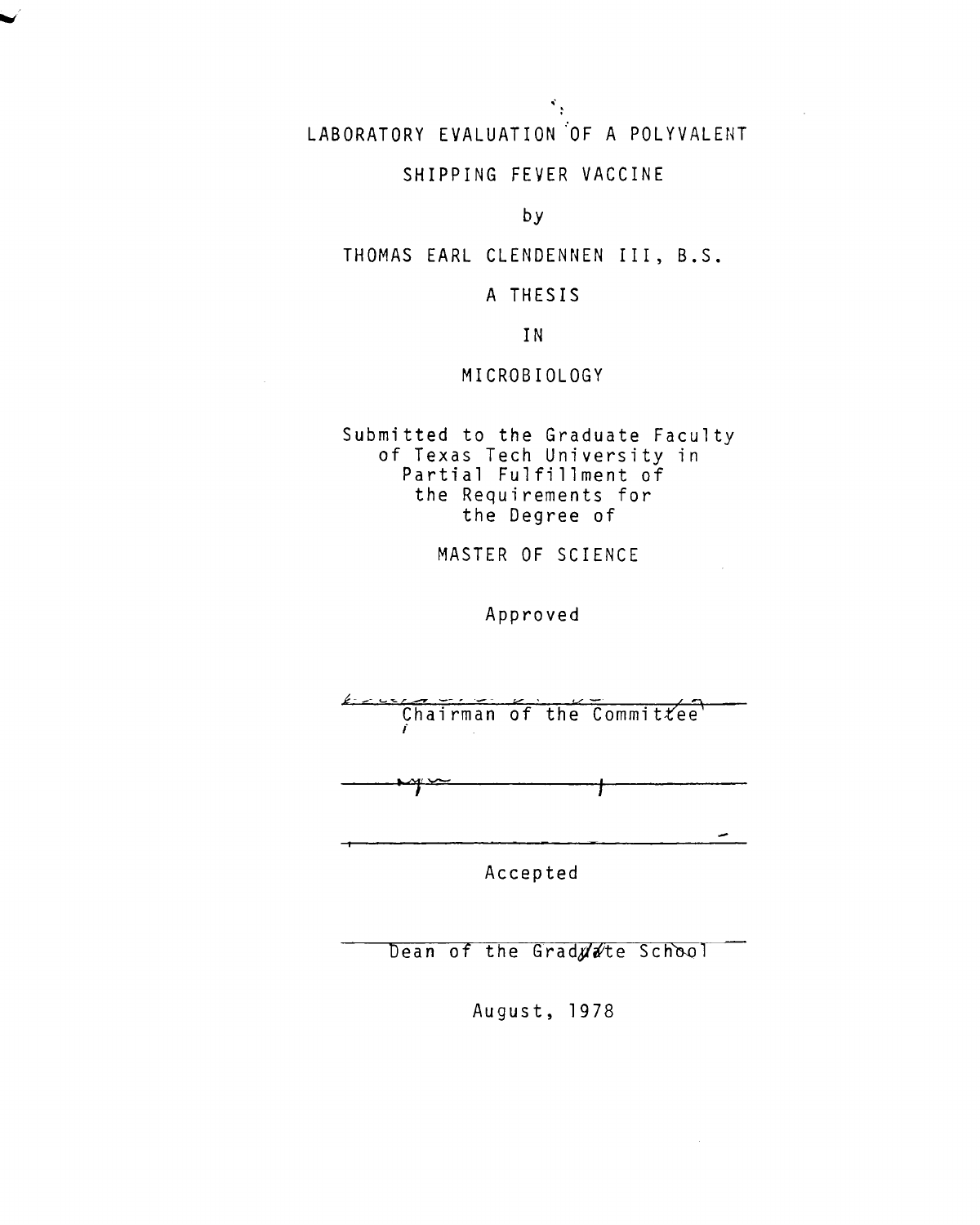

#### ACKNOWLEDGEMENTS

 $\bar{\mathbf{v}}$ 

I am deeply indebted to Professor Clarence L. Baugh for his direction of this thesis and to the other members of my committee, Professors Lyle C. Kuhnley and Marvin R. Shetlar for their helpful criticism.

The research for this thesis was supported in part by Texas Vet Lab, Inc., San Angelo, Texas.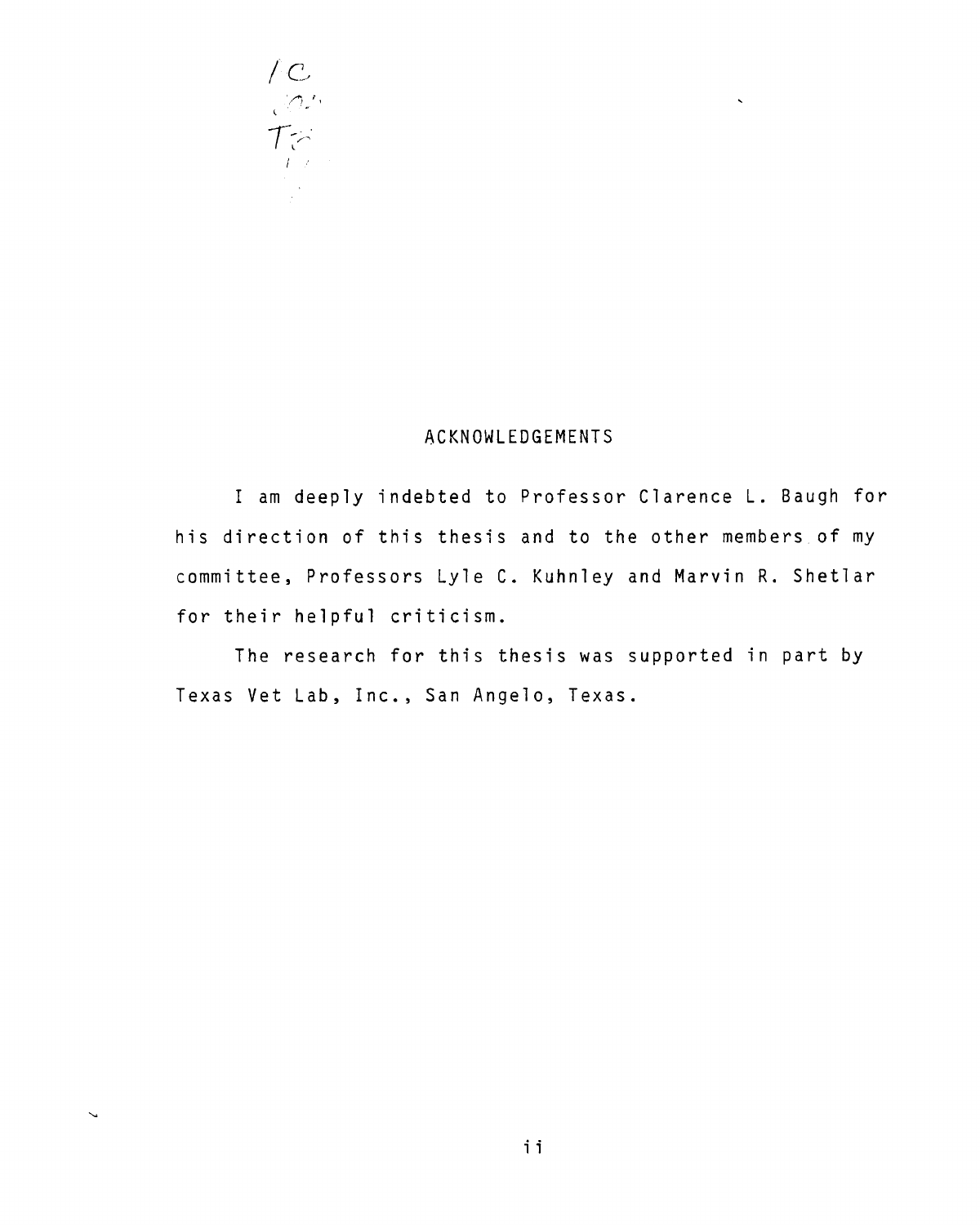## TABLE OF CONTENTS

 $\mathcal{L}$   $\mathcal{R}$ 

| CHAPTER                       |                                             |  |  |  |  |  |  |  |  |  |  |  |
|-------------------------------|---------------------------------------------|--|--|--|--|--|--|--|--|--|--|--|
|                               |                                             |  |  |  |  |  |  |  |  |  |  |  |
|                               | A. Bovine pneumonic pasteurellosis. 2       |  |  |  |  |  |  |  |  |  |  |  |
|                               | B. Enteric diseases 4                       |  |  |  |  |  |  |  |  |  |  |  |
|                               | C. Bovine contagious keratoconjunctivitis 9 |  |  |  |  |  |  |  |  |  |  |  |
| II. MATERIALS AND METHODS. 12 |                                             |  |  |  |  |  |  |  |  |  |  |  |
|                               |                                             |  |  |  |  |  |  |  |  |  |  |  |
|                               |                                             |  |  |  |  |  |  |  |  |  |  |  |
|                               |                                             |  |  |  |  |  |  |  |  |  |  |  |
|                               |                                             |  |  |  |  |  |  |  |  |  |  |  |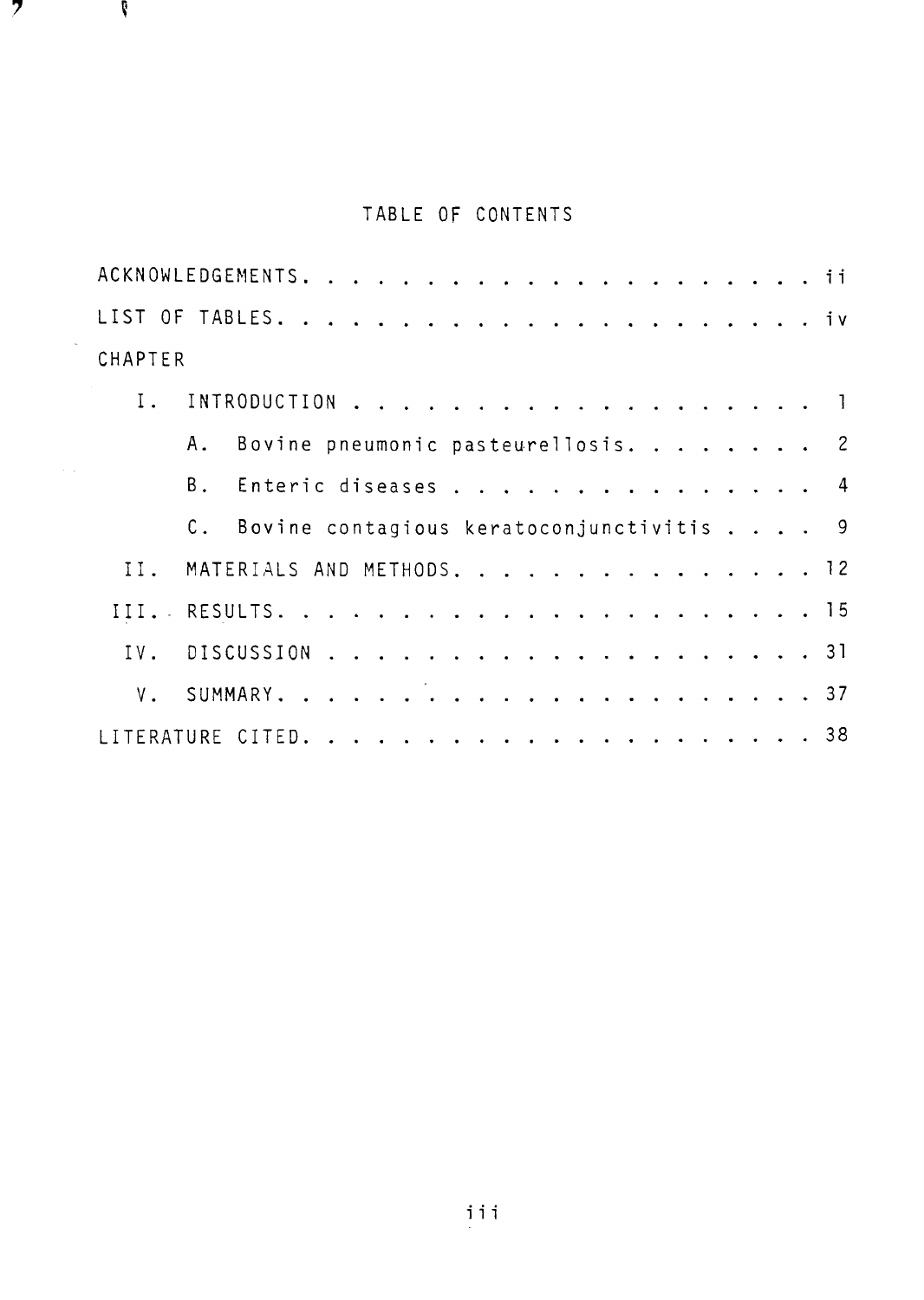### LIST OF TABLES

 $\mathbf{y}$ 

 $\mathbf{I}$ 

| Table |                                                                                                                                                                              | Page |
|-------|------------------------------------------------------------------------------------------------------------------------------------------------------------------------------|------|
| 1A.   | LD <sub>50</sub> Determination for Intraperitoneal<br>Challenge with Salmonella typhimurium.                                                                                 | 15   |
| 1B.   | LD <sub>50</sub> Determination for Intraperitoneal<br>Chăllenge with Salmonella typhimurium.<br>. 17                                                                         |      |
| 2A.   | $LD_{50}$ Determination for Intraperitoneal<br>Challenge with Pasteurella multocida.<br>. 18                                                                                 |      |
| 2B.   | LD <sub>50</sub> Determination for Intraperitoneal<br>Challenge with Pasteurella multocida.                                                                                  | - 19 |
| 3.    | The Effect of Subcutaneous Vaccination on<br>Protection Against Salmonella typhimurium<br>Challenge.                                                                         | 22   |
| 4.    | The Effect of Intraperitoneal Vaccination on<br>Protection Against Salmonella typhimurium<br>Challenge.                                                                      | 23   |
| 5.    | The Effect of Subcutaneous Vaccination on<br>Protection Against Pasteurella multocida<br>Challenge.                                                                          | 24   |
| 6.    | The Effect of Revaccination on Protection<br>Against Salmonella typhimurium Challenge 25                                                                                     |      |
| 7.    | The Effect of Revaccination on Protection<br>. 26<br>Against Pasteurella multocida Challenge                                                                                 |      |
| 8.    | Transient Protection Against Salmonella<br>typhimurium Challenge Produced by<br>Vaccination With Divalent Pasteurella Vaccine. 27                                            |      |
| 9.    | The Effect of Intraperitoneal Vaccination<br>With Monovalent Salmonella Vaccine On<br>Protection Against Intraperitoneal Challenge<br>With Pasteurella multocida at 30 Hours | 28   |
| 10.   | The Effect of Revaccination With Various<br>Vaccines on Protection Against 24 Day<br>Challenge With Pasteurella multocida.                                                   | - 29 |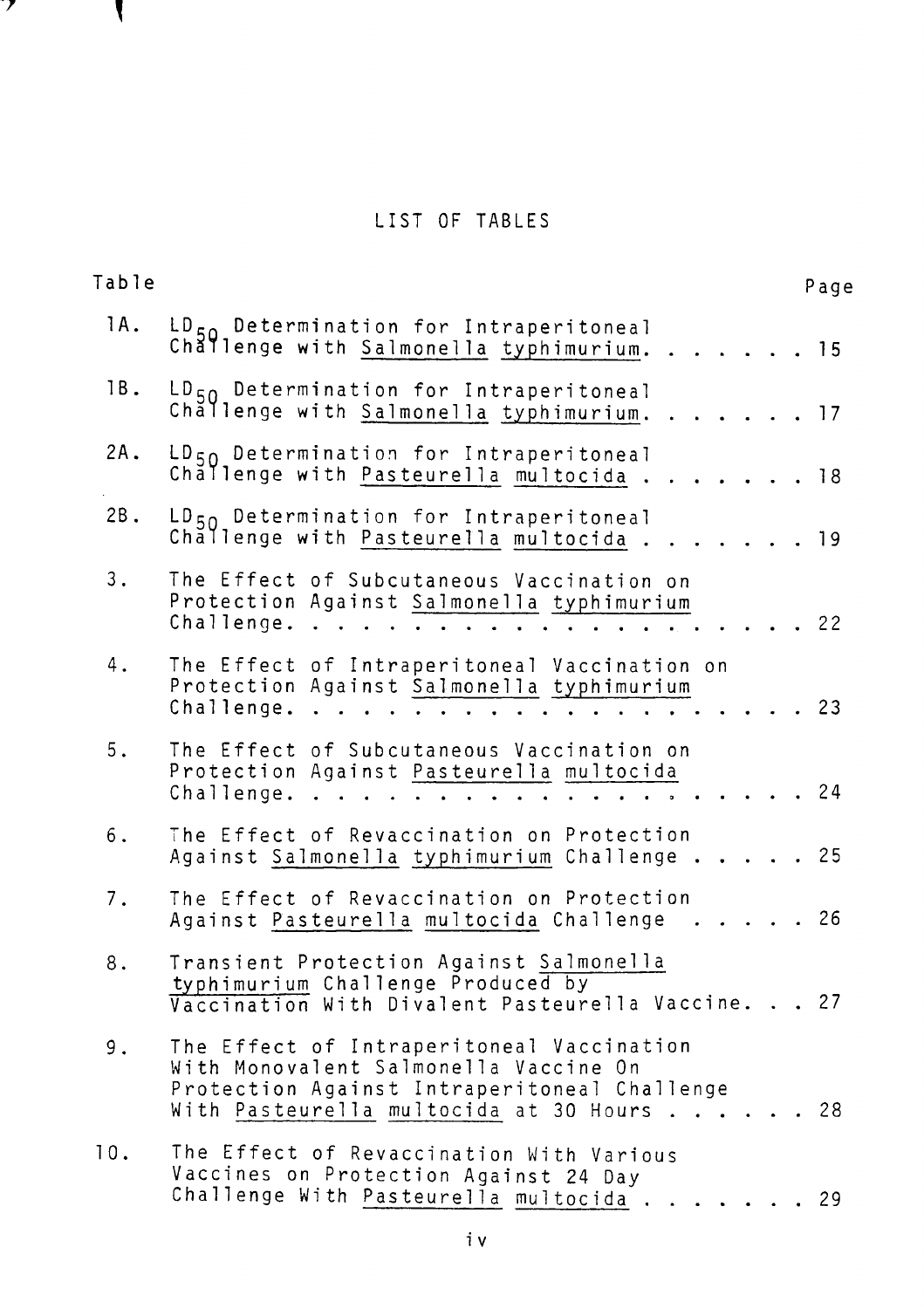## CHAPTER I INTRODUCTION

~Shipping fever is an acute pneumonic disease of cattle that is typically associated with stresses such as shipping or rough handling. This syndrome is believed to be the effect of combined infections of stressed cattle by bacteria of the genus Pasteurella and a number of viruses, especially parainfluenza-3 (PI-3), infectious bovine rhinotracheitis (IBR), and bovine viral diarrhea (BVD) (5, 26). The specific terminology, shipping fever, is misleading and frequently misapplied. Bovine pneumonic pasteurellosis is now suggested as preferred terminology since it is less likely to be misapplied and is more descriptive of the actual disease process.) In the field, a wide variety of disease syndromes such as those produced by infection with Salmonella typhimurium, Arizona arizonae, and the enterotoxigenic strains of Escherichia coli may erroneously be labelled shipping fever (26).

 $\lessapprox$  Although there are vaccines available for PI-3, IBR, and BVD which are effective against the diseases specifically related to them, results with vaccines against bovine pneumonic pasteurellosis have been of questionable advantage to the livestock producer (4, 11, 12). Texas Vet Lab, Inc., San Angelo, Texas, has undertaken a project aimed at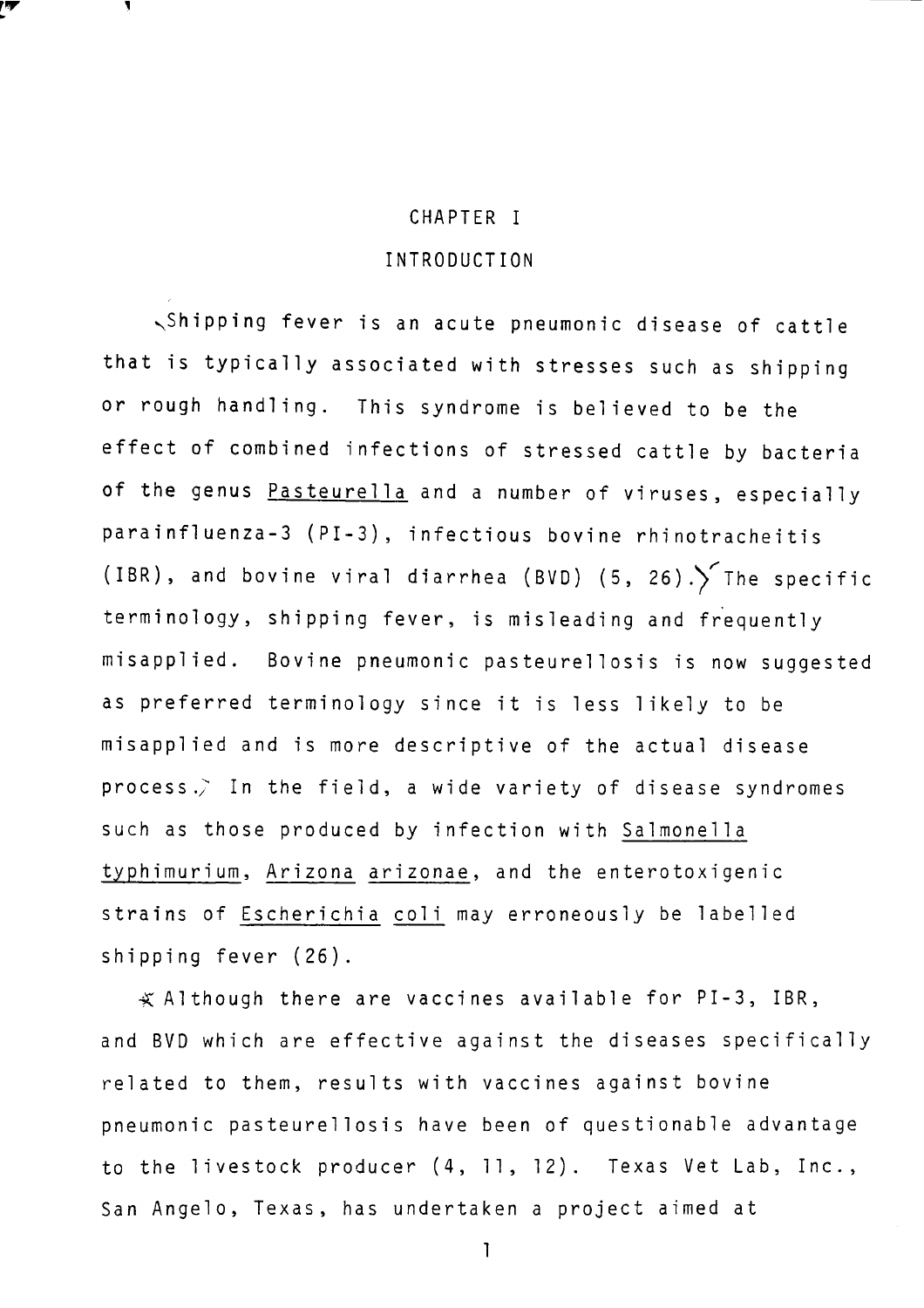producing an effective vaccine against the diseases associated with stressed cattle. Poly Bae B is a polyvalent bacterin prepared for use as an aid in immunizing cattle against bovine pneumonic pasteurellosis, salmonellosis, mixed bacterial enteritis, and bacterial pinkeye (bovine contagious keratoconjunctivitis). Organisms incorporated in Poly Bac B are: Pasteurella multocida, Pasteurella hemolytica, Salmonella typhimurium, Escherichia coli, Arizona arizonae, Proteus vulgaris, Pseudomonas aeruginosa, and Moraxella bovis. All these organisms were isolated from diseased cattle in Texas and may be considered primary or secondary pathogens for cattle.

#### A. Bovine pneumonic pasteurellosis.

Bovine pneumonic pasteurellosis can be distinguished from other types of bovine respiratory disease complexes by clinical signs and a distinctive fibrinous pneumonia evident by necropsy. Lesions of the lungs at necropsy frequently include swollen, firm anteroventral portions with red and purple discoloration of lobules separated by serofibrinous material in intralobular spaces. Pleuritis and serofibrinous adhesions are also characteristic of the disease. Clinical signs include depression, anorexia, serous nasal discharge, cough, fever, increased pulse rate, and rapid shallow breathing. Abnormal lung sounds are also characteristic of early stages with absence of lung sounds in later stages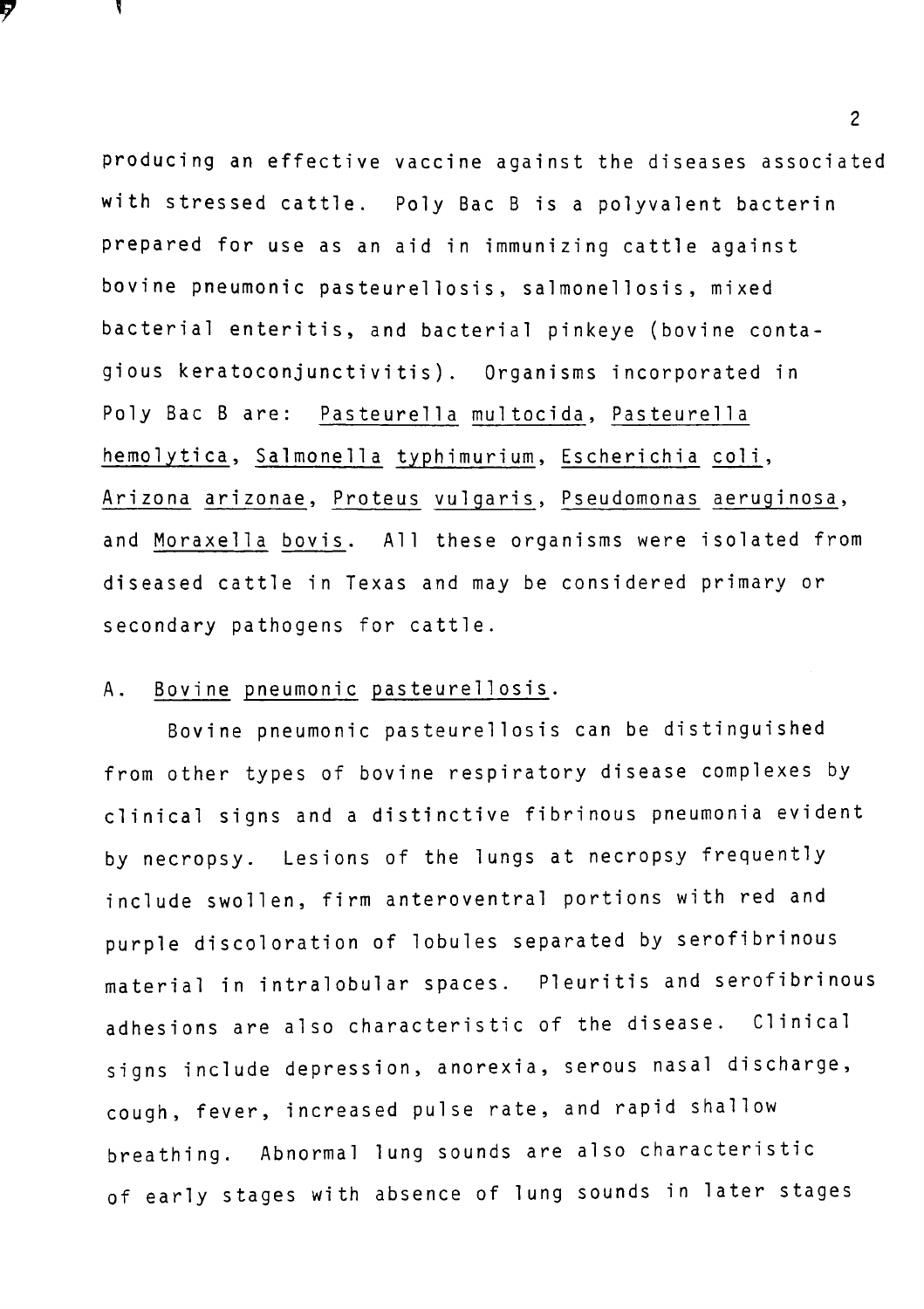when consolidation or pleural exudate accumulation are present (26).

 $\mathcal{F}$ 

Pasteurella multocida is closely associated with the characteristic clinical signs and lesions of bovine pneumonic pasteurellosis. This organism is sometimes isolated from the upper respiratory tract of healthy cattle but the frequency of isolation from stressed cattle is much greater (5). In the United States, P. multocida infection is most frequently encountered in livestock in association with PI-3, IBR, and BVD viruses (23) $\rightarrow$  The host range of <u>P</u>. <u>multocida</u> is, as the name implies, virtually unlimited. Apparently all mammals and birds are suitable hosts. There is, however, some limited host range for each strain (13). Thus, many strains pathogenic for turkeys are not pathogenic for mice and vice versa (14). Carter designated types A, B, C, and D by hemagglutination (6). Roberts used serum protection tests to designate types II, I, III, and IV in the order that they correspond to Carter's types (5).

Type I, which is found only in Asian and African cattle, buffalo, and wild ruminants, is much more virulent than those types found in the United States and causes a different type of disease. For this reason, the term hemorrhagic septicemia is best reserved to denote the acute septicemic P. multocida type I infection seen in Asian and African ruminants. An LD<sub>50</sub> of type I for buffalo calves has been estimated at as little as one (1) viable organism.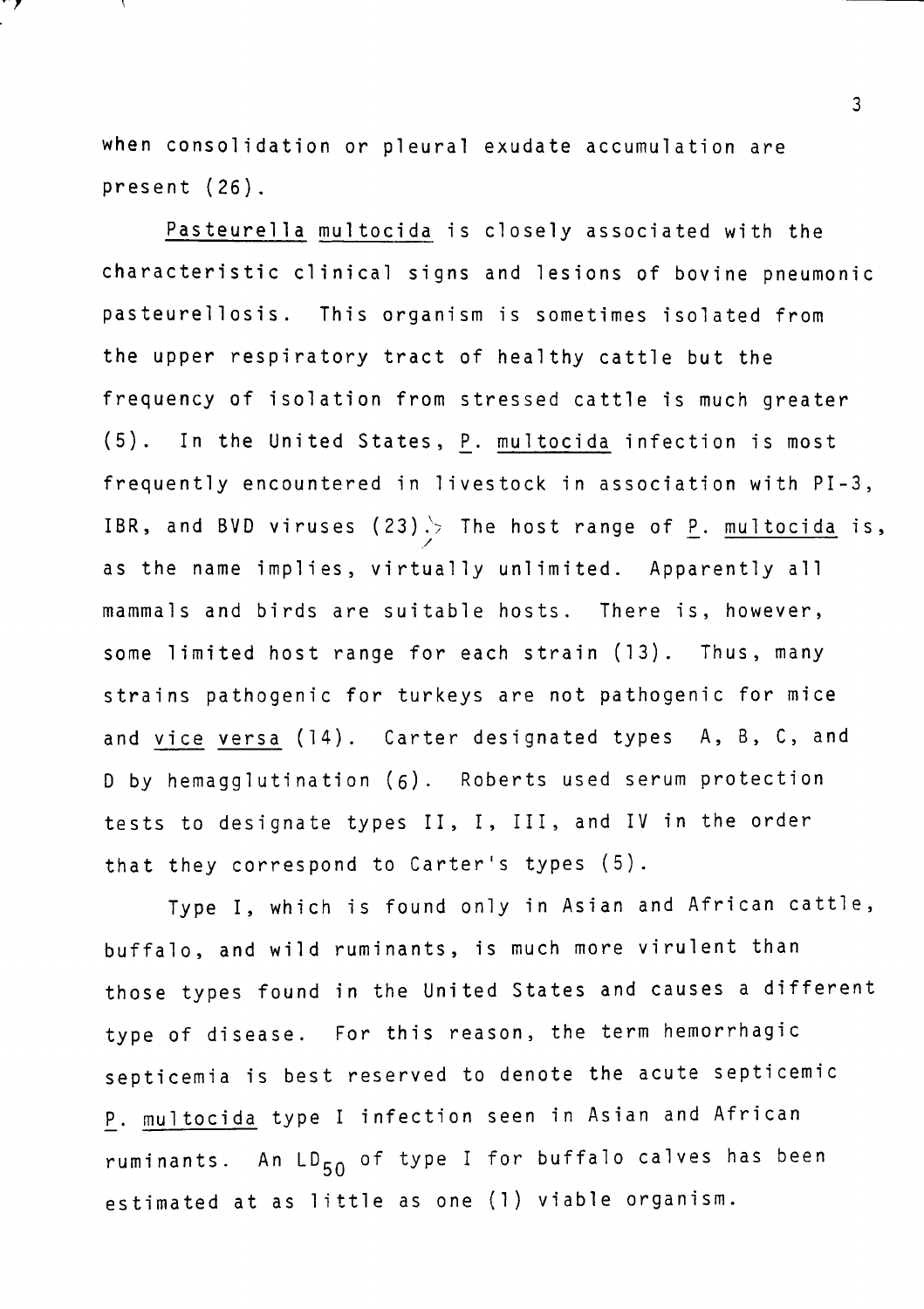Necropsy of hemorrhagic septicemia victims revealed generalized hyperemic lesions of the gastrointestinal tract and lesions in the lungs (5).

Pasteurella hemolytica is morphologically similar to P. multocida and is also associated with bovine oneumonic pasteurellosis lesions. Pasteurella hemolytica is differentiated from P. multocida by its production of indole, growth on MacConkey agar, and complete hemolysis on blood agar, all of which are negative for P. multocida  $(29)$ . Although  $P$ . hemolytica does not appear to be a primary pathogen in normal cattle, it is a primary pathogen in stressed cattle and is suspected as a contributing factor in morbidity and mortality associated with bovine pneumonic pasteurellosis (5).

#### B. Enteric diseases

The enteric diseases of shipped cattle present a much more complicated bacteriological picture than does bovine pneumonic pasteurellosis. This complication is partially due to the great diversity of normal gut flora as well as the possibility that many of the causative agents may be considered normal flora and are capable of causing disease only as secondary pathogens or in stressed cattle. The organisms included in Poly Bae B which are primarily associated with enteritis and diarrhea in cattle are: S. typhimurium, E. coli, A. arizonae, (Salmonella arizonae,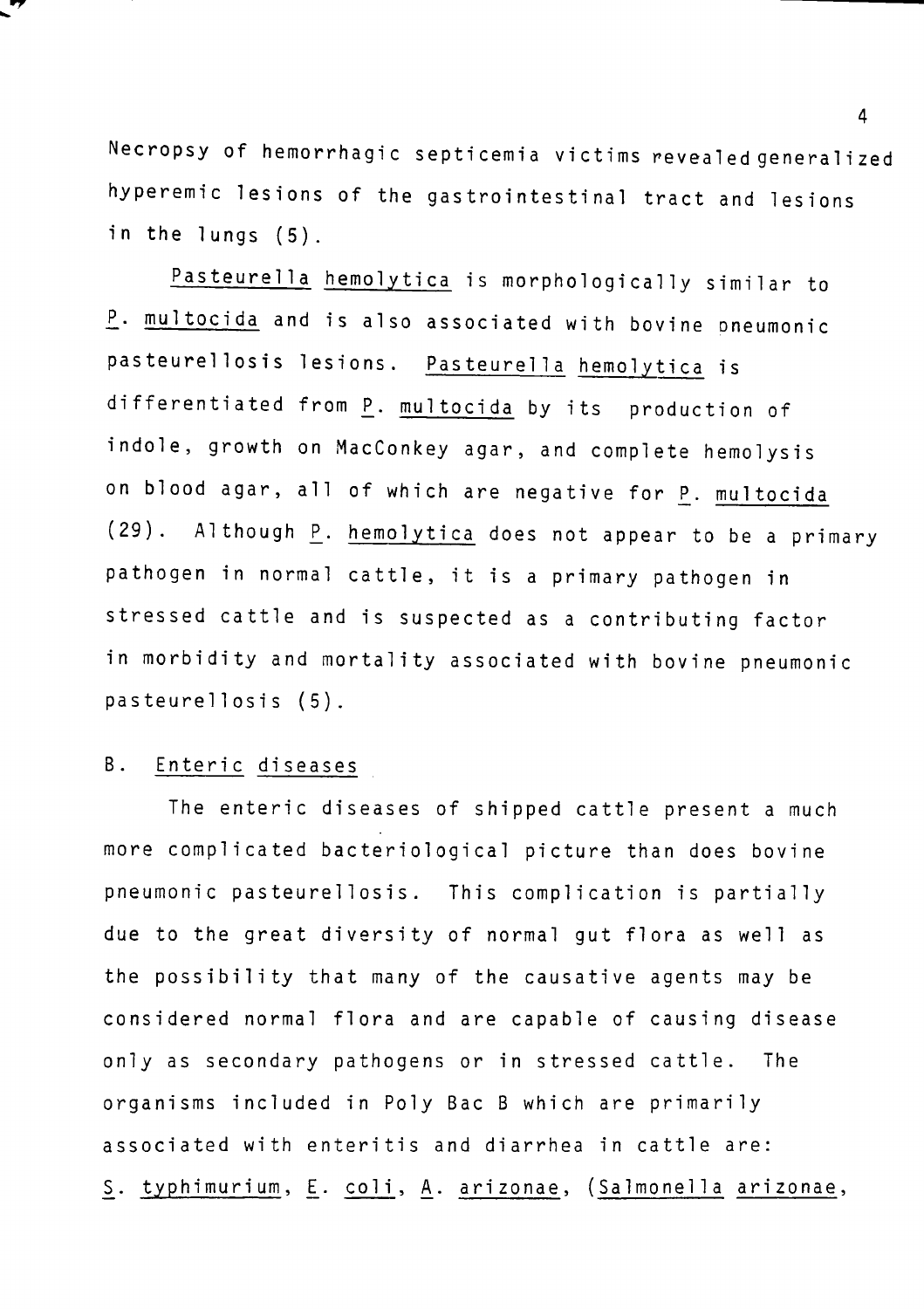Arizona henshawii), P. vulgaris, and P. aeruginosa.

Salmonella typhimurium is a member of the family Enterobacteriaceae (18). Salmonella typhimurium has the Kauffmann-White antigenic formula l ,4,5,12:i:l ,2 and is now properly known as Salmonella enteriditis serotype typhimurium (10). Salmonella typhimurium causes an acute contagious disease characterized by moderate fever and profuse hemorragic diarrhea. Transmission is generally fecal-oral, with contaminated feeds and waters apparently the greatest offenders. After ingestion, the bacteria rapidly invade the body from focal points in the intestine such as the Peyer's patches. Severe injury of the intestinal mucosa including necrosis of the epithelium and erosion of the blood vessels causes hemorrhaging into the intestinal lumen. Irritation of the intestinal tract provokes diarrhea early in the course of the disease. Bacteria soon penetrate the blood vessels and produce an active septicemia with foci of infection in the liver, spleen, and lymph nodes (28). In a few days, death may result from dehydration, hemorrhaging, intoxication, and septicemia. The salmonellae are rather indiscriminate pathogens and most species are capable of infecting almost any warm or cold blooded animal.

The economic impact of salmonellosis should not be overlooked. In the U. S. livestock and poultry industry, salmonellosis is the most economically destructive disease and the most frequent zoonotic infection of animals  $(19, 20)$ .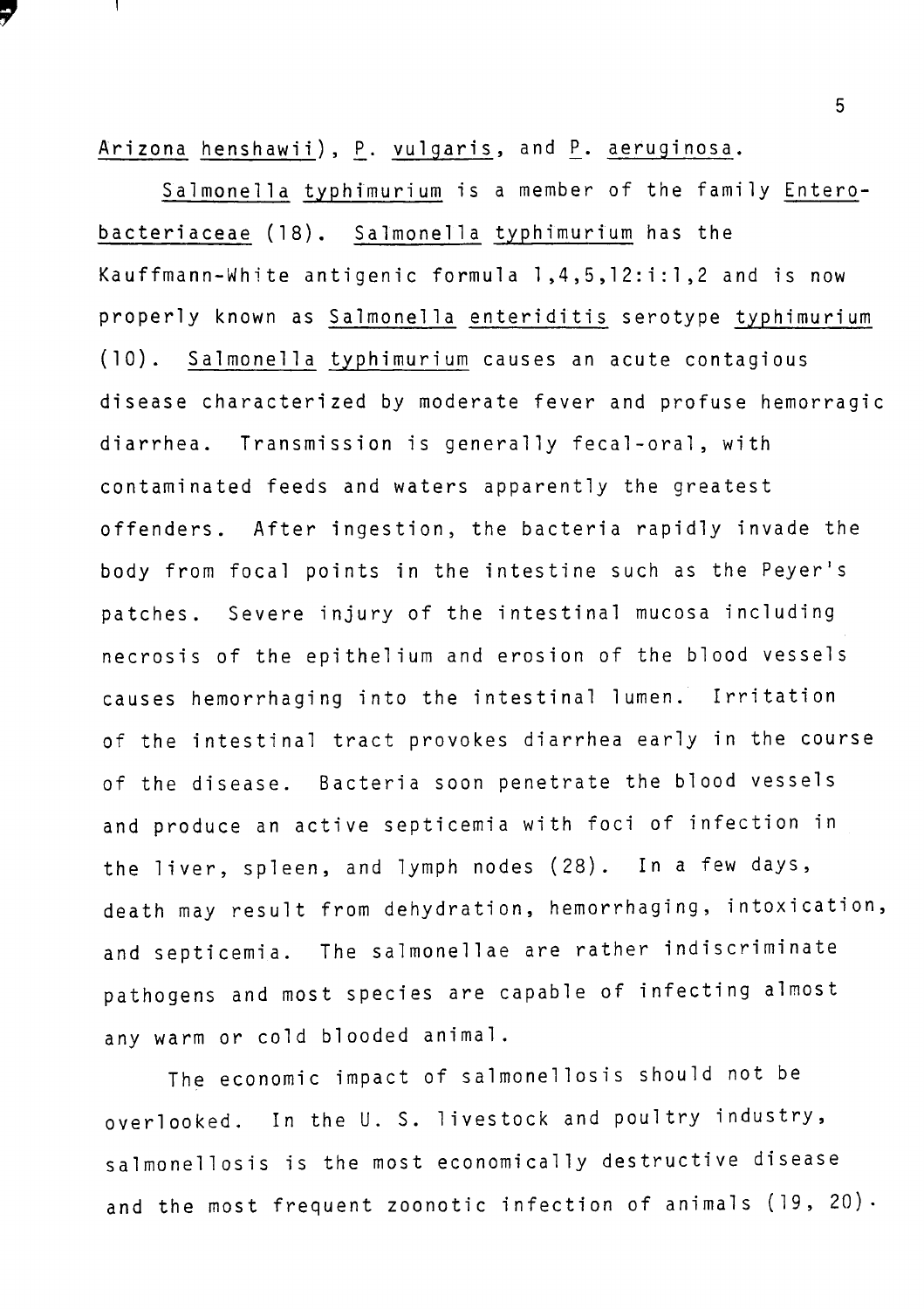It has been estimated that 1% of the human and livestock population is infected with Salmonella. At this rate of infection, livestock losses alone would approach \$120 million annually (19). More recently a survey indicated that in cattle, horses, and dogs the infection rate may be nearer 10% (20).

Clinical manifestations of salmonellosis in livestock are increased by stress associated with overcrowding, calving, and shipping. Such stresses often result in fecal shedding by occult carriers. In feedlot situations this shedding by occult carriers may be particularly disastrous since newly arrived animals are unusually susceptible due to shipping stress. Dehydration, great loss of body weight, electrolyte imbalance, convulsions, and circulatory collapse characterize severe cases and usually precede death. The incubation period may be from 5 to 30 hours. Onset is sudden and the disease may follow an acute course of l to 2 weeks duration or evolve into a chronic form lasting 2 or 3 months (28).

Salmonellae survive in dust and soil and may multiply in river or lake bottom sediments. The bacteria have been shown to survive 47 days in a model manure oxidation ditch at  $2^0C$  (19).

Arizona arizonae, now properly Arizona henshawii, is also a member of the family Enterobacteriaceae. Its biochemical properties are similar to those of the genus Salmonella with the primary exception of delayed lactose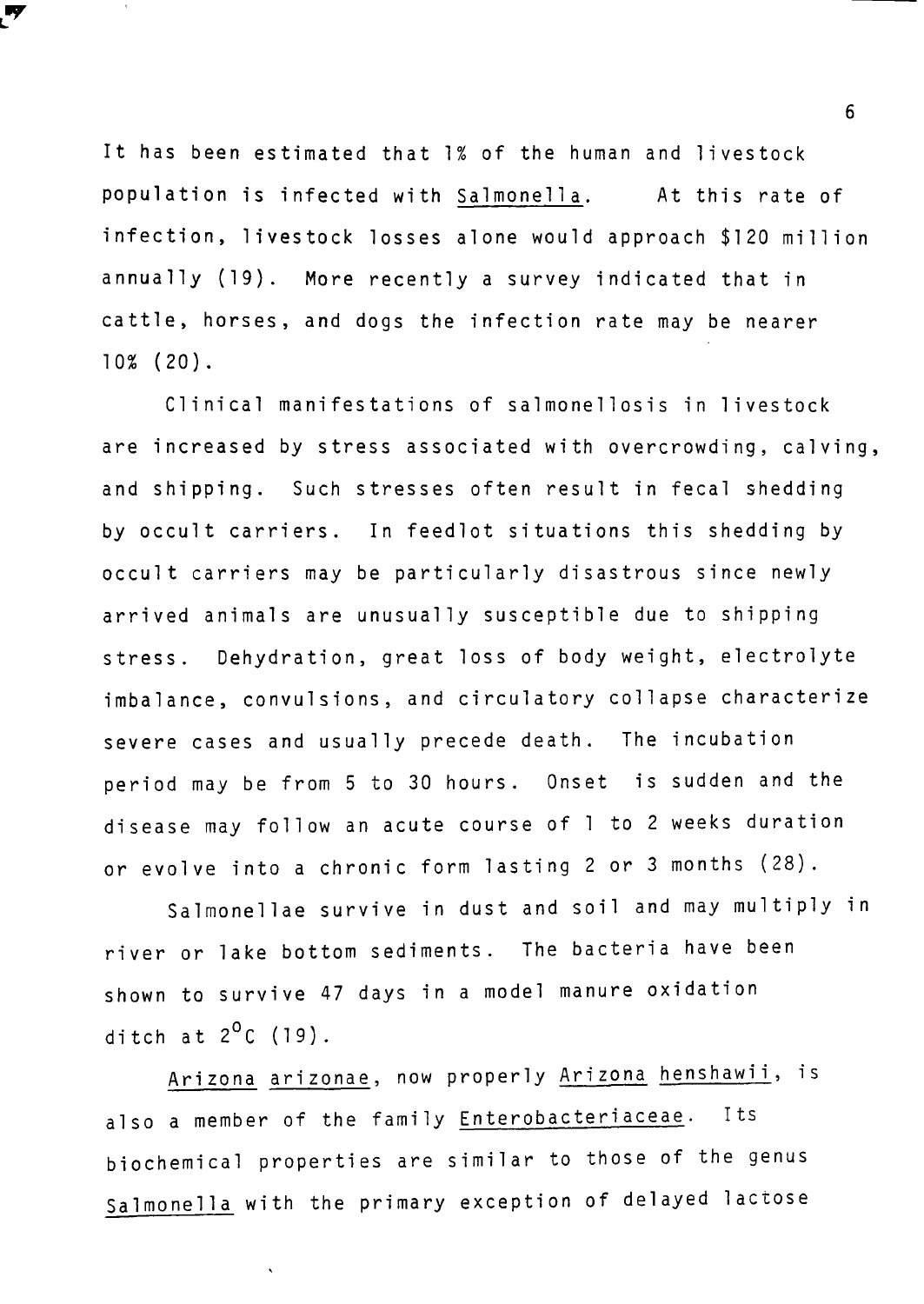fermentation. Both 0 and H antigens are defined serologically and given in a formula similar to those of Salmonella. Like the salmonellae, A. henshawii is an enteric pathogen both overtly and as an opportunist in previously traumatized animals (9).

Escherichia coli, the common colon bacillus, is the prototype coliform species. Although most strains of  $E.$  coli are of medical interest primarily as indicators of fecal contamination, there are some strains which produce enterotoxins and are thus important primary or secondary pathogens for almost all warm blooded animals. Enterotoxigenic strains produce both heat stable enterotoxins which closely resemble gram-negative endotoxin and heat labile enterotoxins (21). The heat labile enterotoxin produces cholera-like symptoms with profuse watery diarrhea and concomitant dehydration and electrolyte imbalance, both of which may be life threatening in affected animals. The heat labile enterotoxin is highly cross-reactive with cholera enterotoxin (3). Less is known about the heat stable enterotoxin.

Proteus vulgaris is also a member of Enterobacteriaceae and is related to but distinct from the other enteric bacteria (17). Proteus vulgaris is a common bacterium in both soil and water and is frequently part of the normal flora in animals. The numbers of P. vulgaris shed in feces is seen to increase during diarrheal diseases caused by other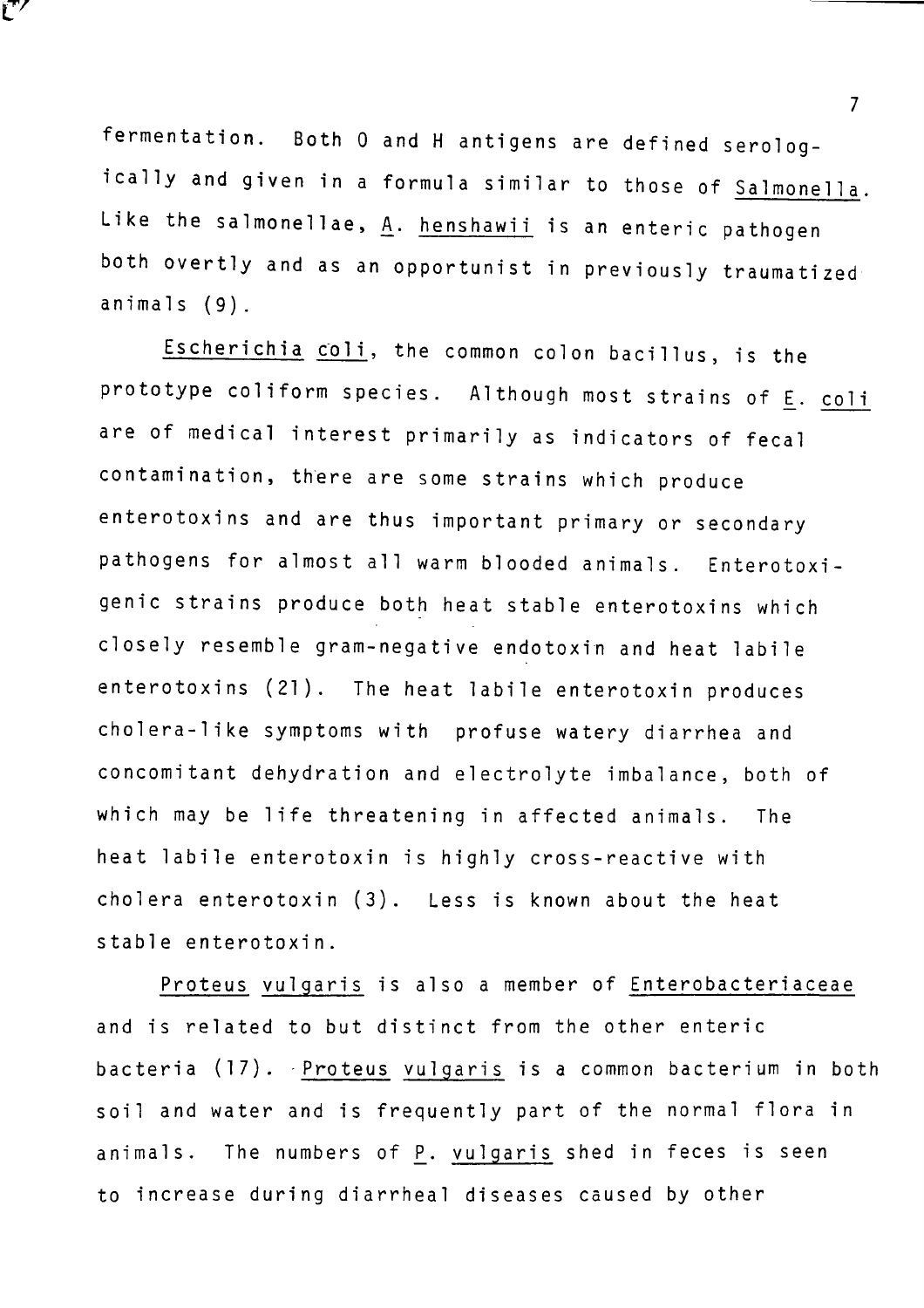agents (1). Proteus vulgaris is associated with a variety of pathological conditions. Infections of the eyes and ears, pleuritis, peritonitis, and suppurative abscesses in many parts of the body are among the instances in which P. vulgaris is highly suspected as the causative agent. In cystitis and pyelonephritis, P. vulgaris ranks second only to E. coli as a causative agent. Additionally, the urease of P. vulgaris seems to be nephrotoxic (1).

Pseudomonas aeruginosa is seen usually in cattle which are kept on relatively high levels of antibiotics incorporated in dietary rations. Those isolates examined from clinical cases were extremely resistant to antibiotics and produced prodigious amounts of pyocyanin. Pyocyanin, the soluble bluish pigment, is both a potent antibiotic and a powerful cytotoxin for mammalian cells (7). The organism frequently localized in the host's gall bladder and a characteristic leathery membrane of dead cells lined the bile duct and intestine below the junction with the bilary tract. In addition to pyocyanin, some strains seem to produce a heat labile enterotoxin which further contributes to their pathogenicity (2). Pseudomonas aeruginosa appears to be only an opportunistic pathogen in cattle, infections resulting from imbalance or eradication of normal flora by poor husbandry practices (W. Wohler, Texas Vet Lab, Inc., personal communication),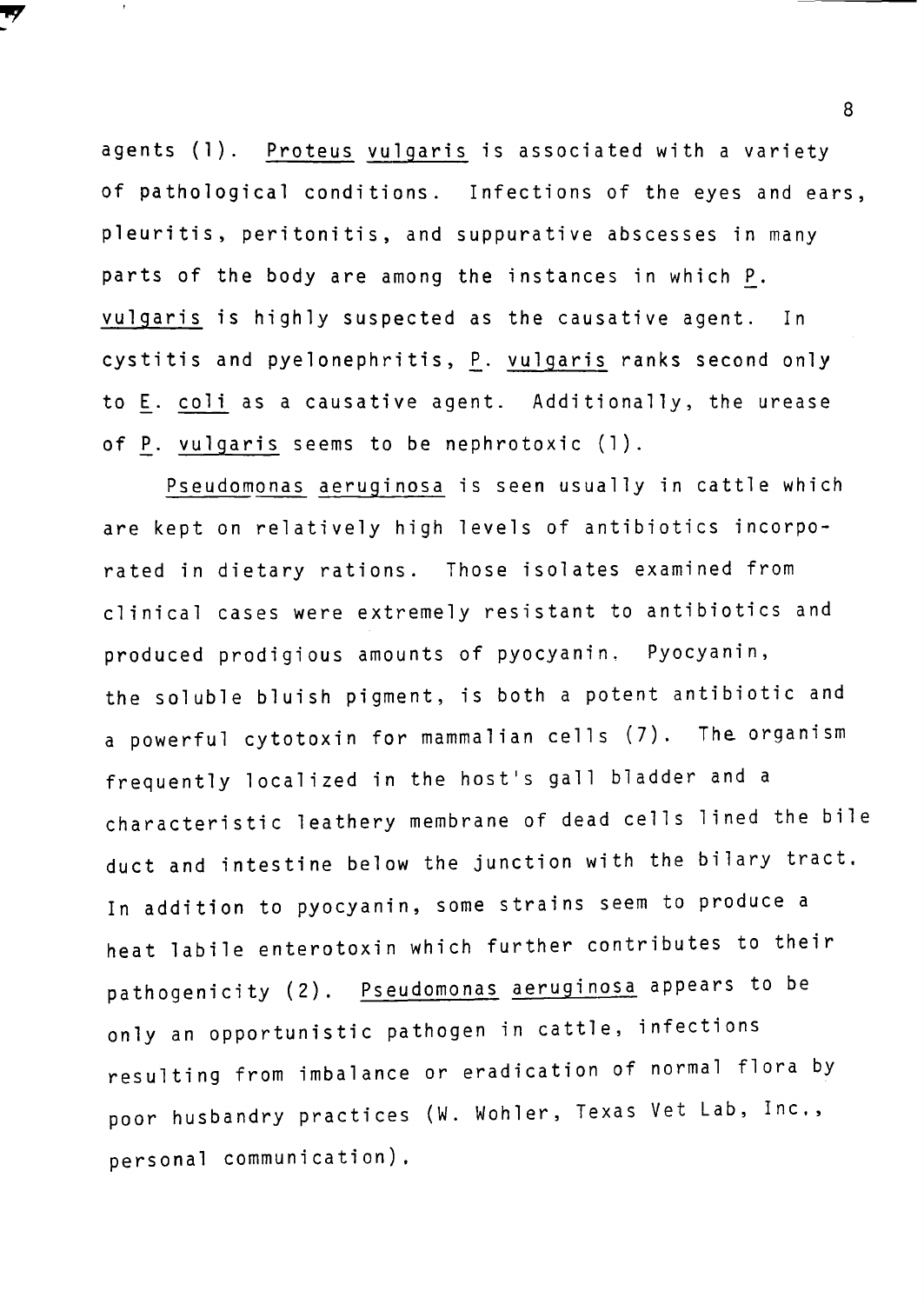## C. Bovine contagious keratoconjunctivitis.

エス・

Bacterial pinkeye, bovine contagious keratoconjunctivitis, is an acute or chronic contagious disease. Typical symptoms are lacrimation, swelling, corneal ulceration and opacity. After an incubation period of 3 to 5 days, the disease is initiated in either or both eyes. Swelling is prominent in the conjunctivae, eyelids, and nictitating membranes. Because of acute photophobia and pain, the affected eye or eyes are kept closed. Copious exudate and lacrimation escape from the eyelid and cause the eyelashes and facial hair to mat. Affected cattle seek cool, dark resting places and are inappetent. In early stages, there is acute inflammation of the conjunctival sac, eyelids, and nictitating membrane with petechial hemorrhages over the sclera. Three or four days after onset of the disease, an erosion approximately one (l) mm in diameter may develop in the center of the cornea. Corneal vascularization originating from the corneoscleral junction may be visible, and with the development of this sign most eyes begin to heal and recovery is uneventful. Visual impairment may be slight with only slight stellate scarring of the cornea. A few cases may progress from the initial erosion to an overt ulceration of the cornea with subsequent penetration and occasional eversion of the lens. Rarely, the disease process may continue into the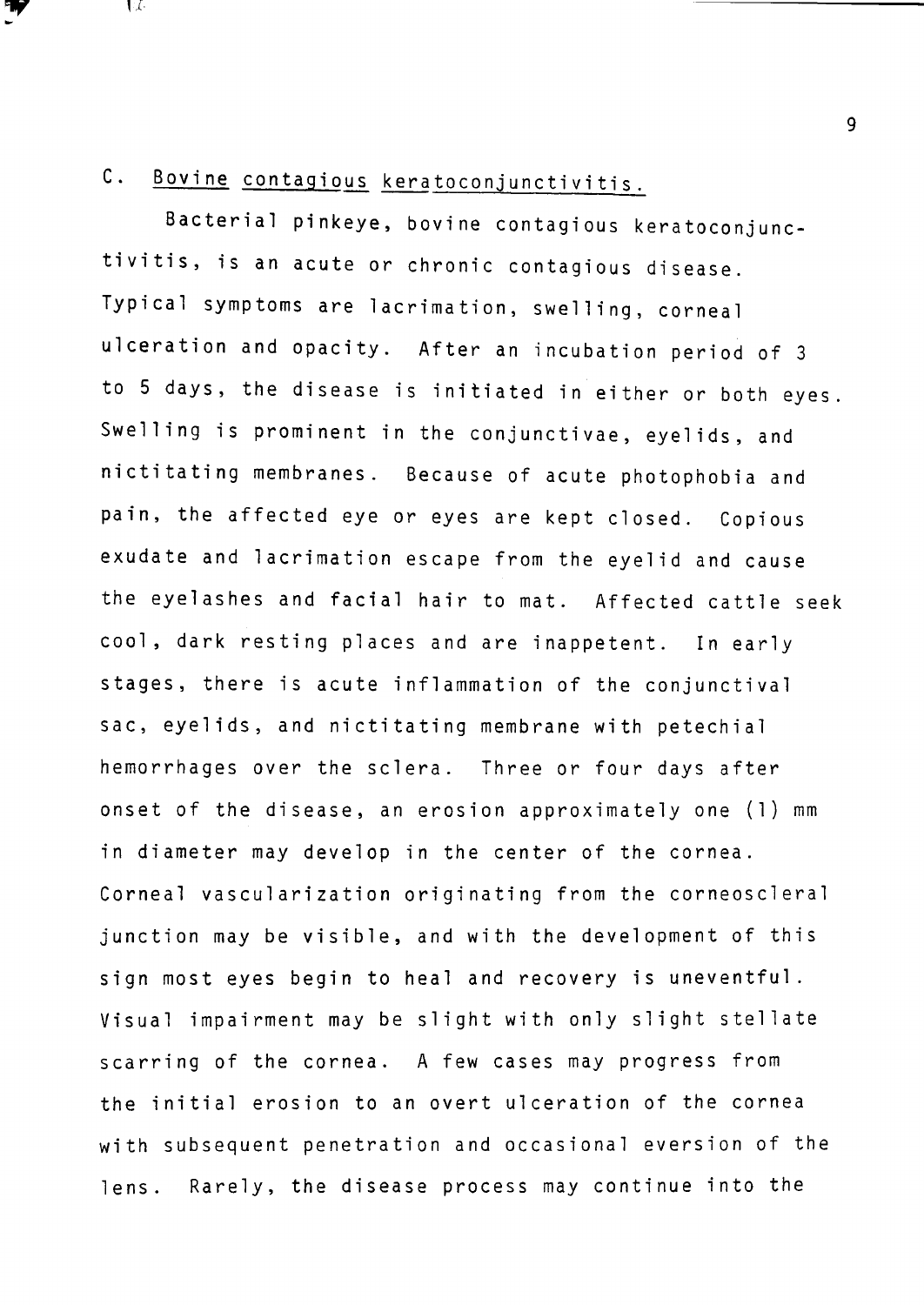optic nerve and brain, causing death from bacterial meningitis. In most cases, recovery is apparent in l to 2 weeks following onset and visual recovery, even in cases with severe corneal perforation, is usually accomplished in 5 to 6 weeks (15, 27). Bovine contagious keratoconjunctivitis occurs in both sexes of all breeds and ages of cattle. Those breeds with non-pigmented eyes or faces are somewhat more susceptible both to the disease and to subsequent squamous cell carcinoma. Incidence of infection increases in spring, peaks in early summer, and is usually very rare during winter months. Such seasonal incidence suggests that allergic inflammation of the eyelids and conjunctivae from contact with grass and weed pollens may be an important predisposing factor. Other aggravating factors include wind, dust, concentrated sunlight, and foreign bodies (15, 27).

 $\mathbf{t}$ 

Direct contact with infected animals seems to be the primary mode of transmission in feedlots. In feedlots, the incidence of infection may be as high as 60 to 90% of the susceptible animals present. In the field, various flies and aerosols of bacteria from coughs and sneezes are implicated as modes of transmission.

Since only a very small percentage of infected cattle actually die, the major importance of bovine contagious keratoconjunctivitis is economic loss in the production of beef caused by weight loss (15, 27).

Moraxella bovis is the major causative agent of bovine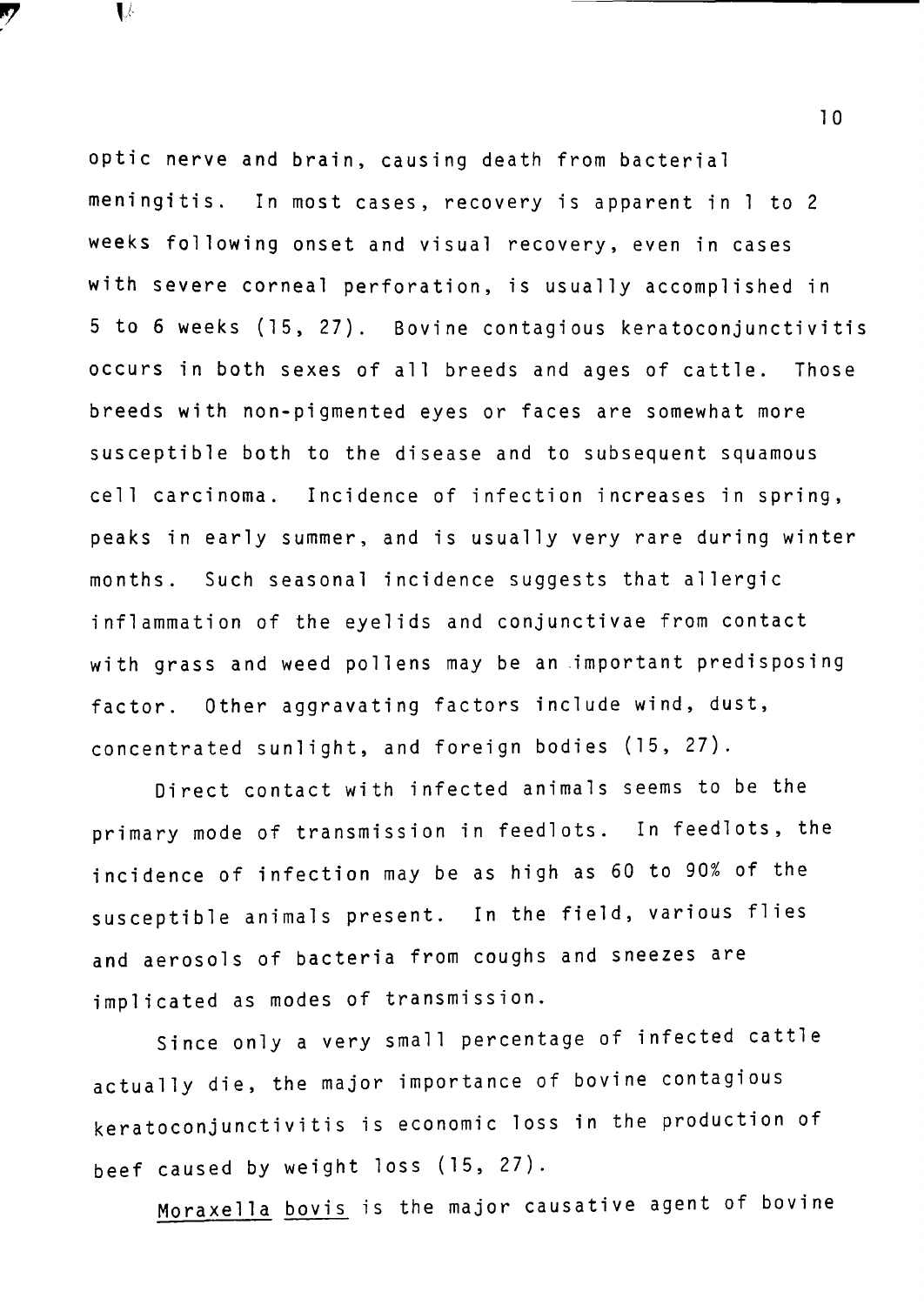contagious keratoconjunctivitis in the United States. Moraxella bovis can be isolated from the conjunctival sacs and nasal secretions of affected cattle. Two toxic factors have been described, one is hemolytic, the other is dermonecrotic. Growth on blood agar results in rather large zones of complete hemolysis (16). Although viral agents such as infectious bovine keratoconjunctivitis virus and possibly mycoplasma may act as primary or secondary causative agents, it appears that  $M$ . bovis is the usual causative agent of pinkeye in United States cattle (23).

₹Œ

The aim of this research project was to attempt to duplicate in the laboratory the protection produced in the field by Poly Bae B. Since Boly Bae B was reportedly successful in field usage, a laboratory procedure for potency evaluation of Poly Bae B, as originally formulated, was desired. Studies were also included to evaluate the testing system and to determine an effective concentration of each desired organism. Two primary pathogens for mice in Poly Bac B, S. typhimurium and P. multocida, formed the basis of the potency evaluation of the vaccine.

The results presented in this thesis demonstrate that an effective test system has been developed. This system has also been compared with a modified version of the federal guidelines for testing monovalent vaccines containing either S. typhimurium or P. multocida which was published after the present system was developed.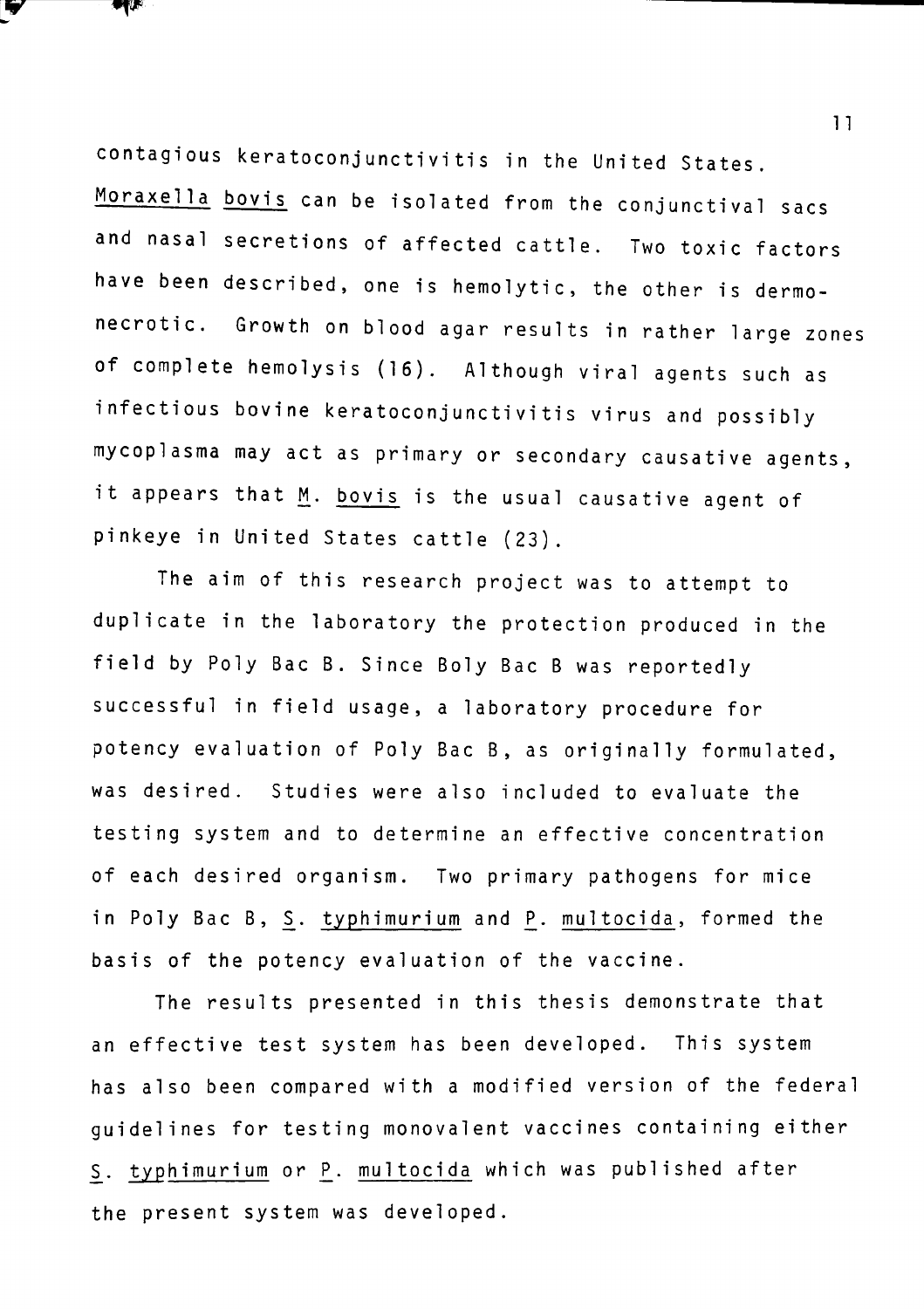## CHAPTER II MATERIALS AND METHODS

V

VACCINES: All vaccines used in this research were prepared as water in oil emulsions in Incomplete Freund's. Adjuvant and were supplied by Texas Vet Lab, Inc., San Angelo, Texas. Bacterial concentrations were determined by viable cell counts which were performed prior to preparation of the vaccines. Unless otherwise noted, all bacteria were formalin killed.

Poly Bac B contains  $S$ . typhimurium, E. coli, A. arizonae, P. vulgaris, P. aeruginosa, and M. bovis at a final concentration of 5 X  $10^8$  cells per species per milliliter and P. multocida and P. hemolytica at a final concentration of  $1 \times 10^9$  cells per species per milliliter.

Poly Bac B' contains S. typhimurium at a final concentration of 5 X  $10^8$  cells per milliliter and P. multocida and P. hemolytica at a final concentration of 2.5 X 10<sup>9</sup> cells each per milliliter. Dilutions of Poly Bac B' were prepared by diluting the aqueous phase prior to emulsification.

Monovalent Salmonella contains only  $S$ . typhimurium, the final concentration is  $5 \times 10^9$  cells per milliliter.

Monovalent Pasteurella contains only P. multocida, the final concentration is  $5 \times 10^9$  cells per milliliter. Two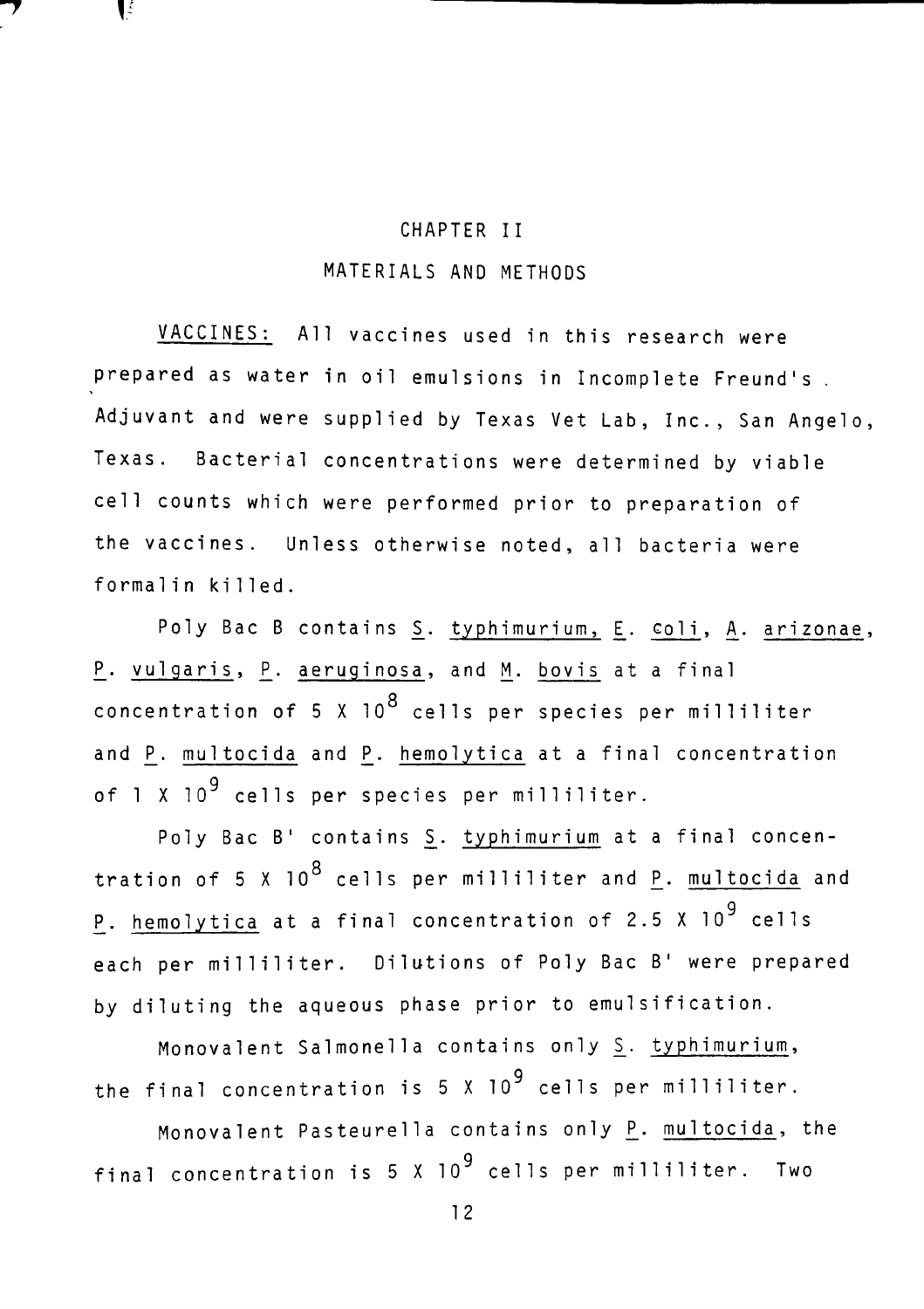batches of Monovalent Pasteurella vaccine were prepared, one formalin killed in the usual manner, the other heat killed by holding the aqueous phase at 80<sup>0</sup>C for 30 minutes in a water bath.

7

Divalent Pasteurella contains only P. multocida and P. hemolytica at a final concentration of 5 X 10<sup>9</sup> cells per species per milliliter.

ANIMALS: Male Swiss-Webster mice weighing approximately twenty grams were purchased from Laboratory Supply Company, Inc., Indianapolis, Indiana.

VACCINATION PROTOCOL: Mice were vaccinated either subcutaneously (SQ) or intraperitoneally (IP). Revaccinations, when performed, were given on day 14 by the same route and in the same volume.

CHALLENGE DOSE: Each mouse was challenged with log phase bacteria resuspended in normal saline. Bacterial concentration was determined by viable cell count\_ and correlated to absorption units in a Klett-Summerson photoelectric colorimeter, Klett Manufacturing Company, Inc., New York, using blue filter number 42. Since the route of challenge and number of organisms per challenge was varied considerably during the course of this research, the exact data were incorporated into the tables and table legends.

MOUSE  $LD_{50}$ :  $LD_{50}$  determinations were made by serial dilution of saline resuspended cultures at a Klett absorbance high enough to insure that at least one dilution was obtained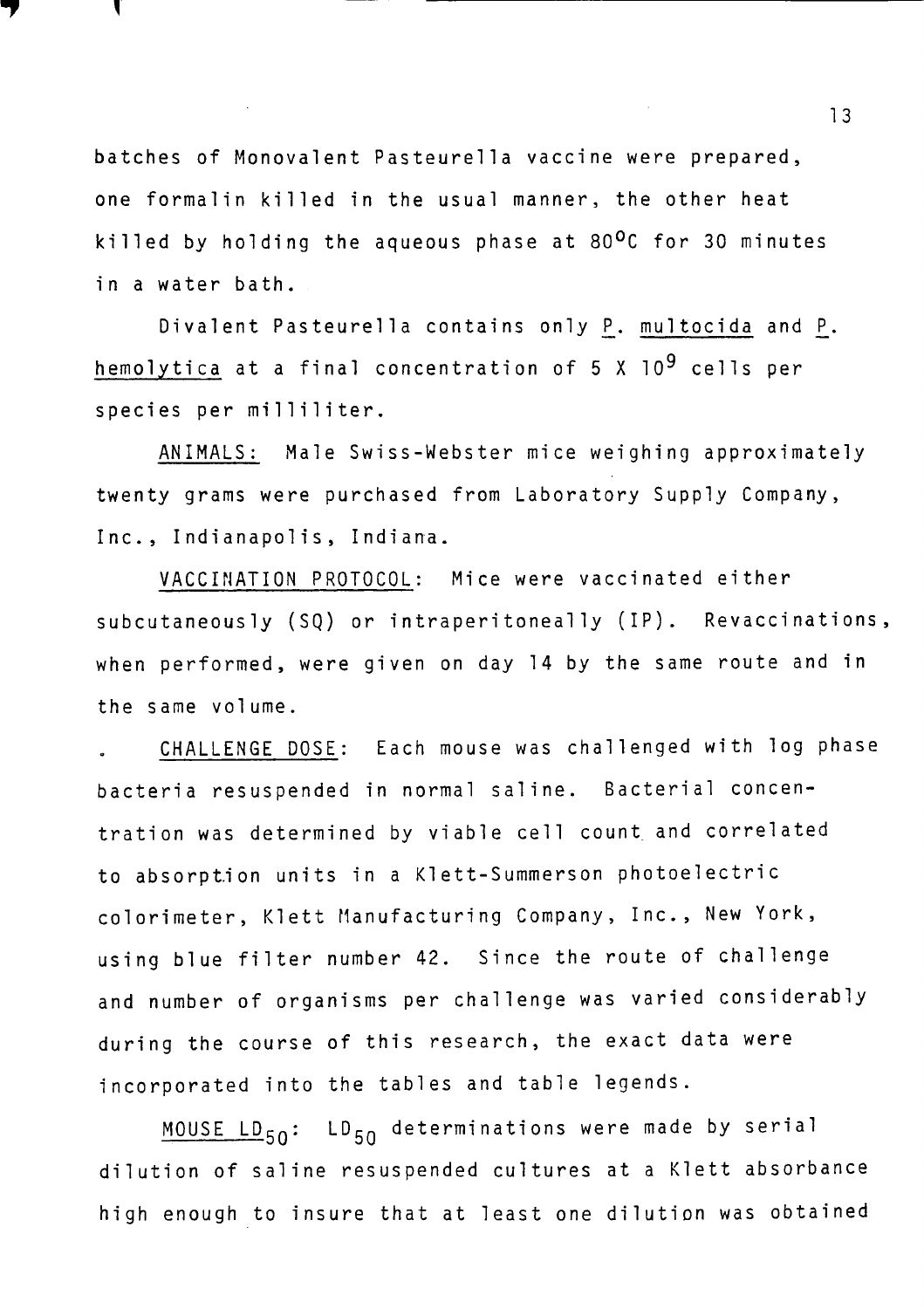which killed more than fifty percent of the mice challenged and at least one dilution was obtained which killed less than fifty percent of the mice challenged. Actual calculation of the LD<sub>50</sub> for each organism was by the method of Reed and Muench- (24). Mice were observed daily for 7 days.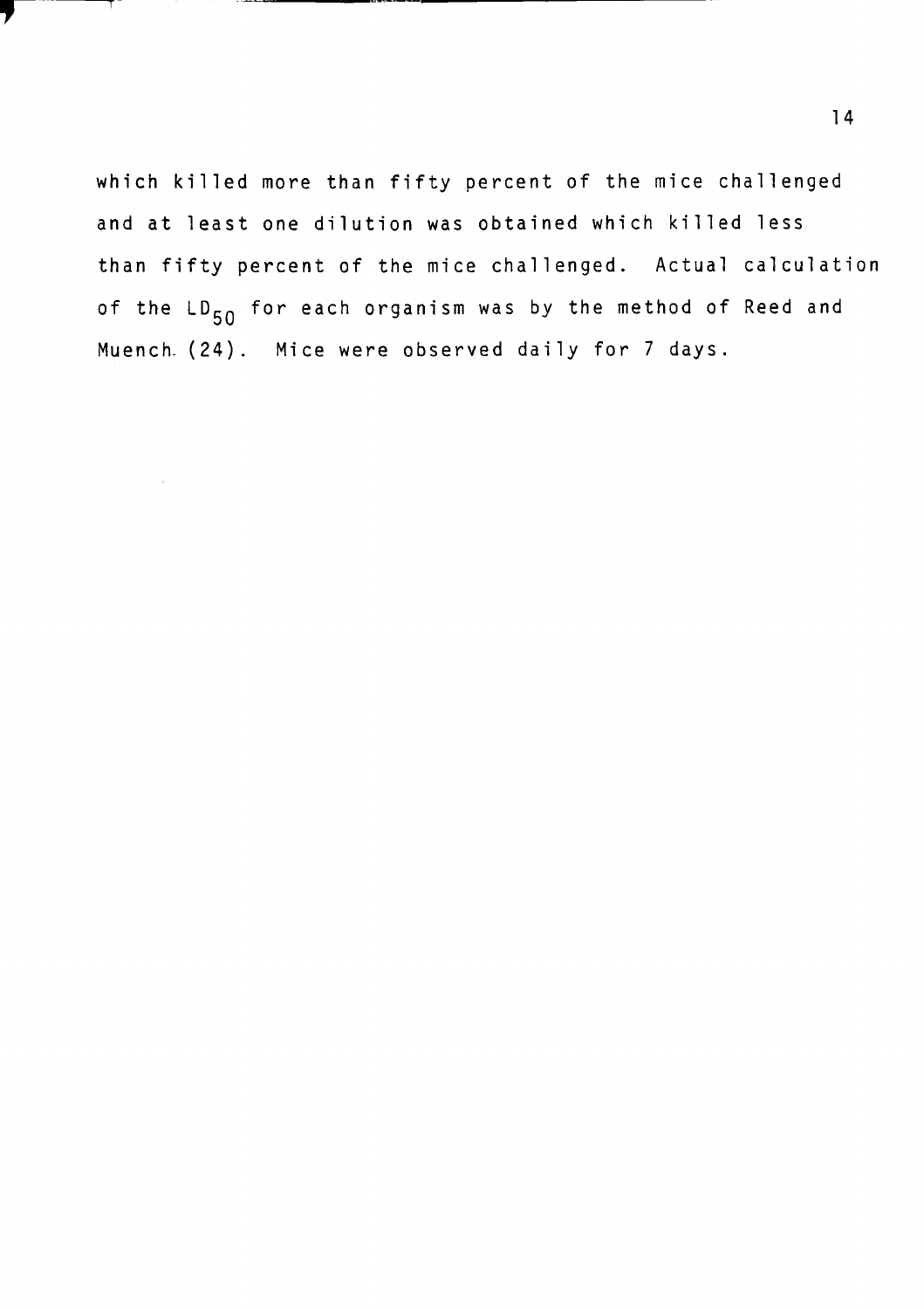## CHAPTER III RESULTS

Preliminary testing of Poly Bae B used subcutaneous vaccinations with subcutaneous challenges. Challenges were carried out using a number of organisms near the previously determined subcutaneous LD<sub>50</sub> for Swiss-Webster mice. Prior to conducting experiments requiring intraperitoneal challenges it was necessary to determine an LD<sub>50</sub> by this route of inoculation. The results of replicate intraperitoneal LD<sub>50</sub> determinations as calculated by the method of Reed and Muench are presented in Tables lA and lB and 2A and 2B (24).

#### TABLE lA

LD<sub>50</sub> DETERMINATION FOR INTRAPERITONEAL CHALLENGE WITH SALMONELLA TYPHIMURIUM\*

|                  | ACCUMULATED VALUES |      |          |       |          |           |                                          |
|------------------|--------------------|------|----------|-------|----------|-----------|------------------------------------------|
| <b>Bacterial</b> | Mortality          |      |          | Total | Total    | Mortality |                                          |
| Dilution         | Ratio              | Died | Survived | Dead  | Survived | Ratio     | Percent                                  |
|                  |                    |      |          |       |          |           |                                          |
|                  |                    |      |          |       |          |           |                                          |
| 1:4              | 4/5                |      |          | 15    |          | 15/16     | 93.75                                    |
| 1:8              | 5/5                |      |          |       |          | 11/12     | 91.67                                    |
| 1:16             | 4/5                |      |          |       |          | 6/8       | 75.00                                    |
| 1:32             | l / 5              |      |          |       |          | 2/8       | 25.00                                    |
| 1:64             | 75                 |      |          |       |          |           | 9.09                                     |
|                  |                    |      |          |       |          |           | $\bullet$ $ \bullet$ $\bullet$ $\bullet$ |

\*Bacterial suspension adjusted to 250 Klett absorbance units  $\,$  (1 X 10 $^{11}$ organisms per milliliter); 0.5 ml injections.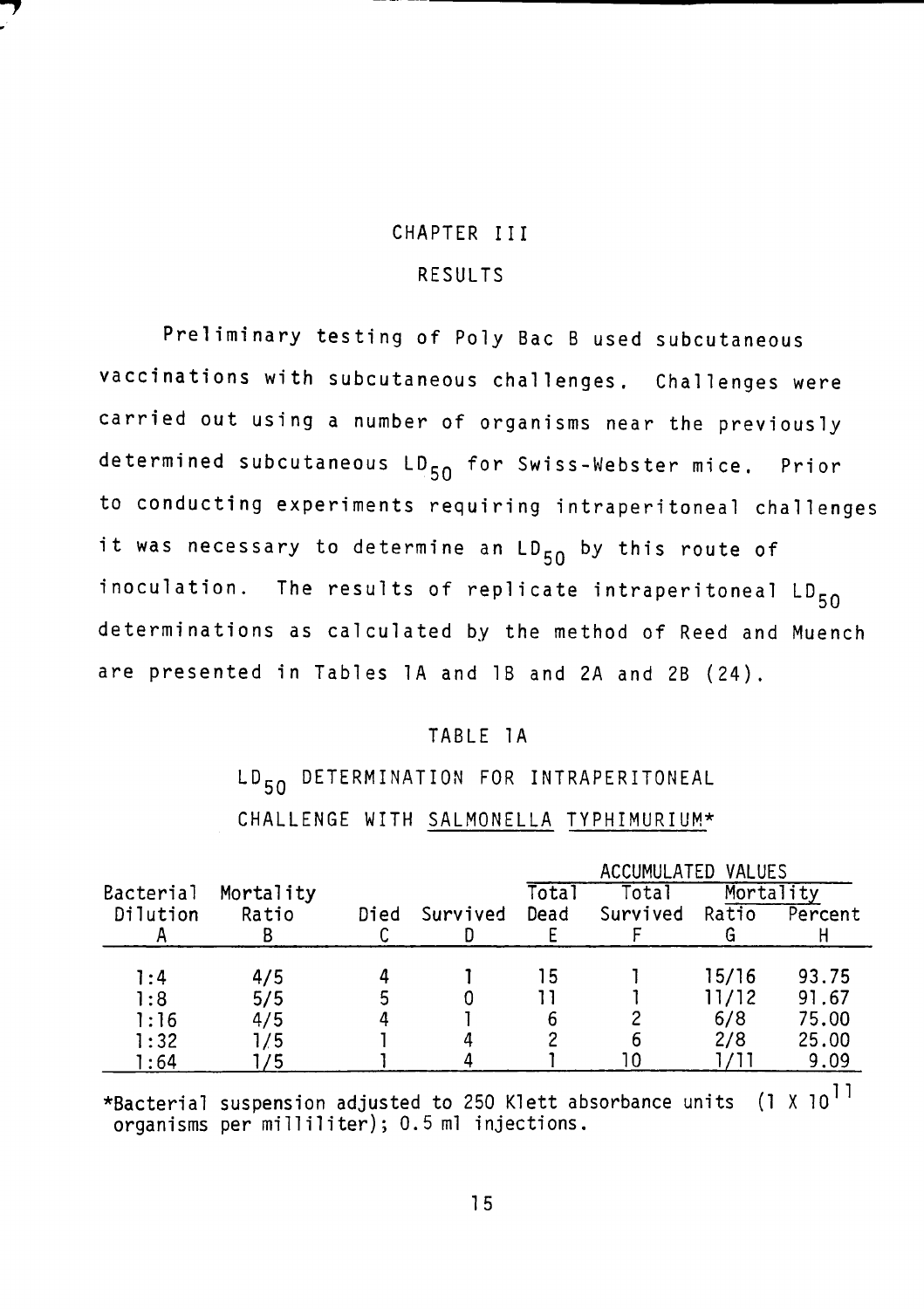```
Calculations: 
     Proportionate distance = above 50%
                                 % mortality at
                                 dilution next 
                                  % mortality at 
% mortality at - dilution next 
                                 dilution next 
                                 above SO% 
                               = 75 - 5075 - 25 
                               = 2350 
                                                  -50%below SO% 
     Proportionate distance = 0.5 
     Correction factor 
     Correction factor 
                               = log dilution steps X proportionate 
                                 distance 
                               = 0.3 x 0.5 
                               = 0.15 
     Negative log of dilution next above 50% mortality = -1.20Correction factor = -0. 15 
                                             log LD<sub>50</sub> titer = -1.35Number of cells in caculated LD_{50} = 0.5 \times 10^{11} - 1.35= 5 x 10<sup>8.65</sup>
                         Calculated LD_{50} = 2.24 \times 10^9 cells
```
l 6

*.;/*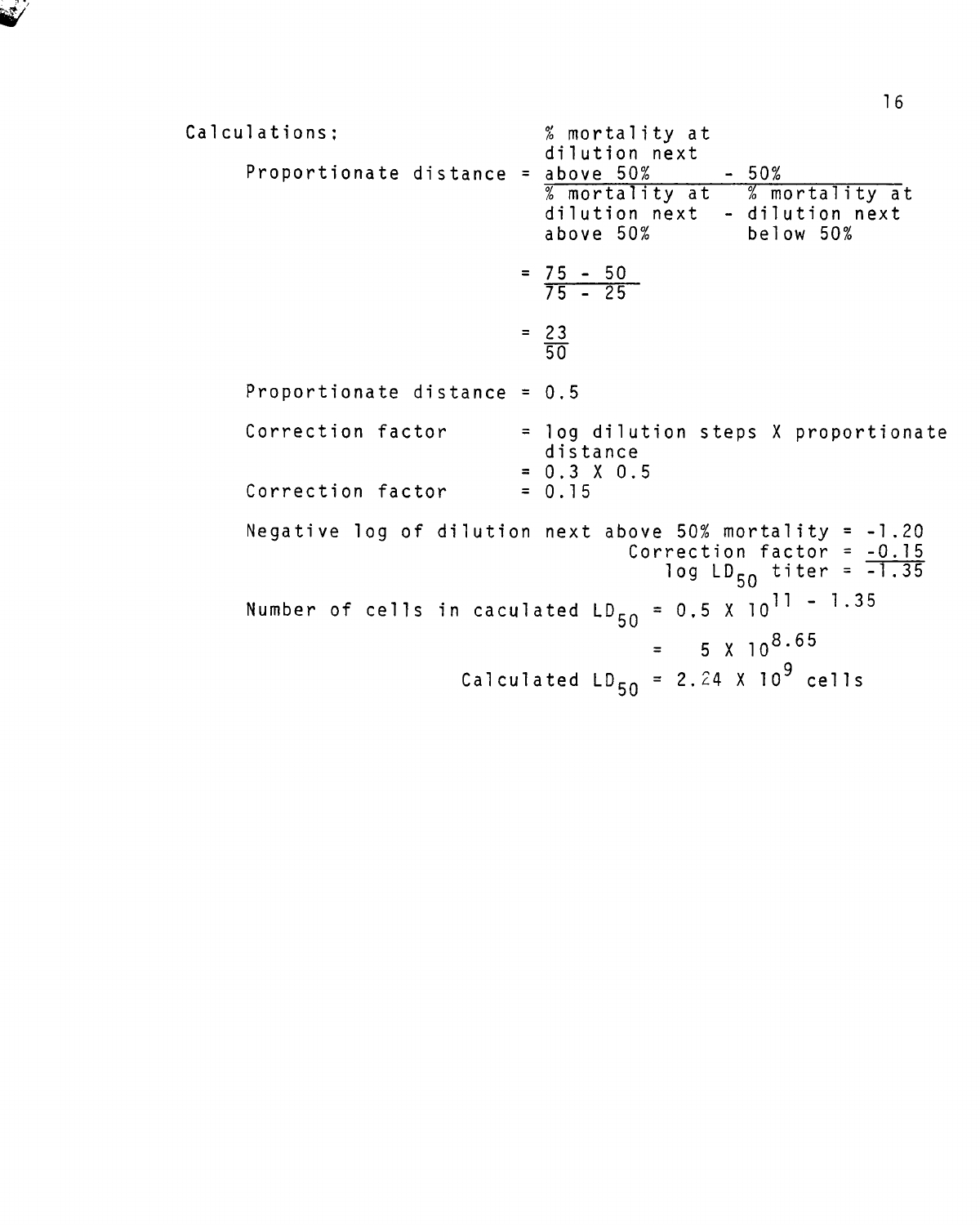#### TABLE 1B

# LD<sub>50</sub> DETERMINATION FOR INTRAPERITONEAL

## CHALLENGE WITH SALMONELLA TYPHIMURIUM\*

|                       |                    |      |          |              | ACCUMULATED VALUES<br>Mortality |       |         |  |  |  |
|-----------------------|--------------------|------|----------|--------------|---------------------------------|-------|---------|--|--|--|
| Bacterial<br>Dilution | Mortality<br>Ratio | Died | Survived | ⊺ota<br>Dead | Tota<br>Survived                | Ratio | Percent |  |  |  |
| 1:4                   | 5/6                |      |          |              |                                 | 11/12 | 91,67   |  |  |  |
| 1:8                   | 3/6                |      |          |              |                                 | 6/10  | 60.00   |  |  |  |
| 1:16                  | 2/6                |      |          |              |                                 | 3/11  | 27.27   |  |  |  |
| 1:32                  | /6                 |      |          |              |                                 |       | 7.14    |  |  |  |
| l:64                  | J/6                |      |          |              | ۱Q                              |       | 0.00    |  |  |  |

\*Bacterial organisms suspension adjusted to 250 Klett absorbance units (1 X  $10^{11}\,$ per milliliter); 0.5 ml injections.

| Calculations                       | % mortality at<br>dilution next                                                                 |
|------------------------------------|-------------------------------------------------------------------------------------------------|
| Proportionate distance = above 50% | $-50%$<br>% mortality at % mortality<br>dilution next - at dilution<br>above 50% next below 50% |
|                                    | $=\frac{60-50}{60-27.27}$                                                                       |
|                                    | $=\frac{10}{32.73}$                                                                             |
|                                    | Correction factor = $log$ dilution steps $X$ proportionate<br>distance<br>$= 0.3 \times 0.336$  |
| Correction factor = $0.1008$       |                                                                                                 |
|                                    | Negative log of dilution next above 50%                                                         |
|                                    | mortality = $- 0.9031$<br>Correction factor = $-0.1008$<br>log $LD_{50}$ titer = - 1.0039       |
|                                    | Number of cells in calculated $LD_{50} = 0.5 \times 10^{11} - 1.00$                             |
|                                    | Calculated $LD_{50} = 5 \times 10^9$ cells                                                      |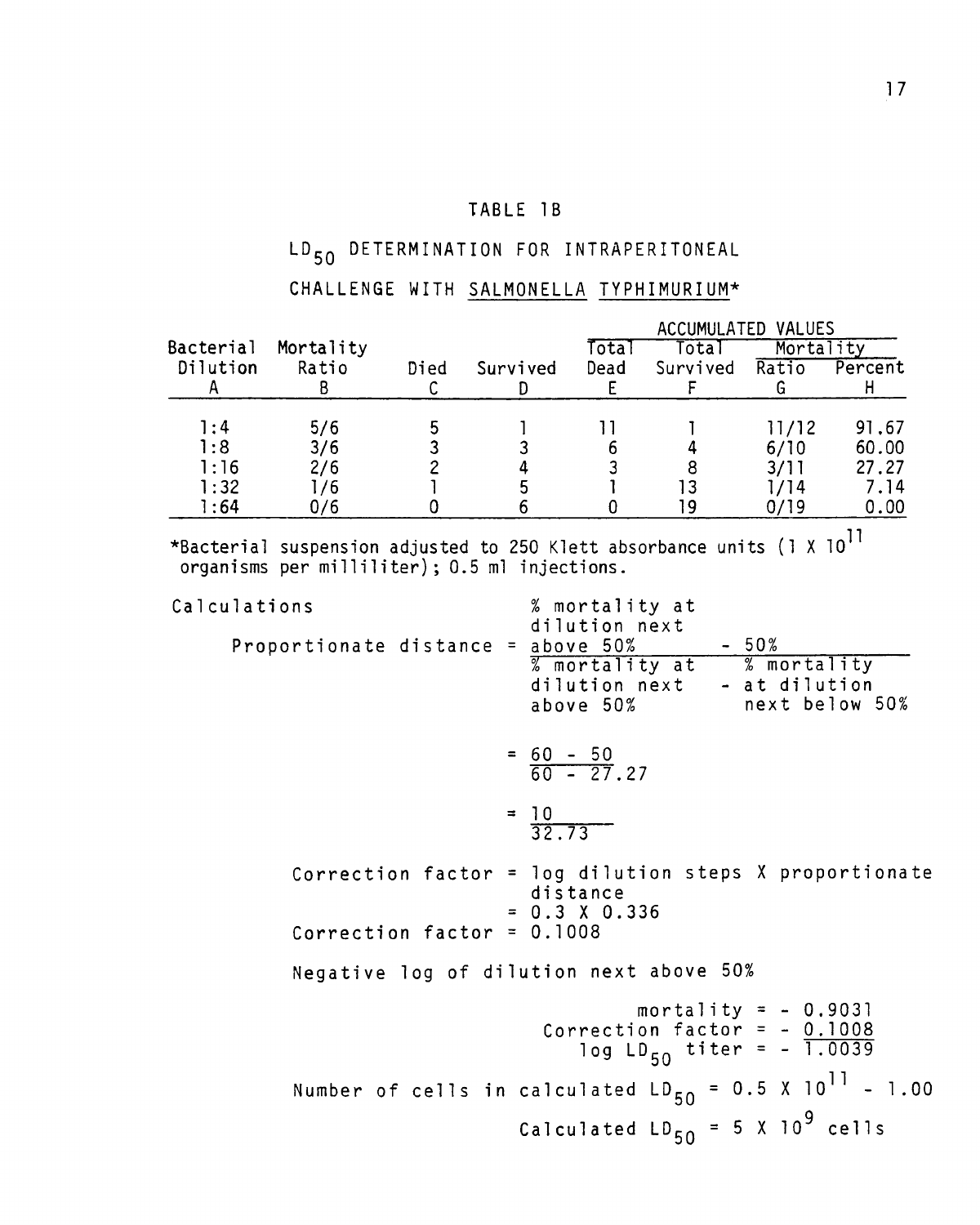## TABLE 2A

# LD<sub>50</sub> DETERMINATION FOR INTRAPERITONEAL CHALLENGE

|           |           |      |          |       | ACCUMULATED VALUES |      |               |
|-----------|-----------|------|----------|-------|--------------------|------|---------------|
| Bacterial | Mortality |      |          | Totai | Total              |      | Mortality     |
| Dilution  | Ratio     | Died | Survived | Dead  | Survived           |      | Ratio Percent |
|           |           |      |          |       |                    |      |               |
|           |           |      |          |       |                    |      |               |
|           | 3/4       |      |          |       |                    | 9/10 | 90            |
|           | 3/4       |      |          |       |                    | 6/8  | 75            |
| -0        | 374       |      |          |       |                    | 3/6  | 50            |
| .0        | 14        |      |          |       |                    |      |               |
|           |           |      |          |       |                    |      |               |

### WITH PASTEURELLA MULTOCIDA\*

\*Bacterial suspension adjusted to 170 Klett absorbance organisms per milliliter); 0.5 ml injections. units (4.0 X 10 $^8\,$ 

| Calculations:                      | % mortality at<br>dilution next                                                                    |
|------------------------------------|----------------------------------------------------------------------------------------------------|
| Proportionate distance = above 50% | $-50%$<br>% mortality at % mortality at<br>dilution next - dilution next<br>below 50%<br>above 50% |
|                                    | $= 75 - 50$<br>$\overline{75} - 0$                                                                 |
|                                    | $= 25$<br>$\frac{25}{75}$                                                                          |
| Proportionate distance = $0.33$    |                                                                                                    |
| $= 1 \times 0.33$                  | Correction factor = $log$ dilution steps $X$ proportionate<br>distance                             |
| Correction factor = $0.33$         |                                                                                                    |
|                                    | Negative log of dilution next above 50% mortality = $-7.00$                                        |
|                                    | Correction factor = $-0.33$                                                                        |
|                                    | log $LD_{50}$ titer = - 7.33                                                                       |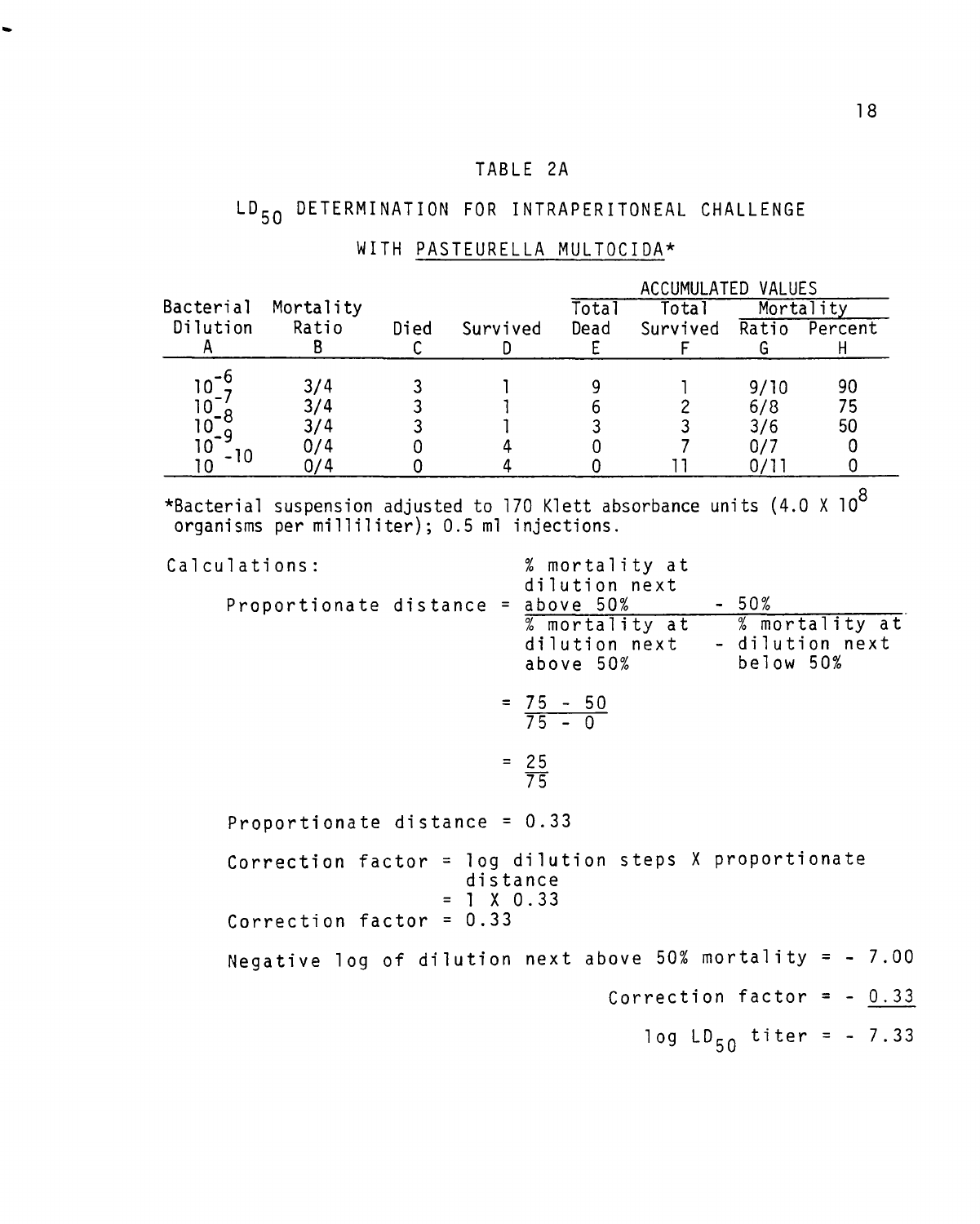Number of cells in calculated  $LD_{50} = 2.0 \times 10^{8-7.33}$  $= 2.0 \times 10^{0.67}$ 

 $\mathcal{L}^{\text{max}}_{\text{max}}$ 

Calculated  $LD_{50} = 9.35 \times 10^{0}$  cells

#### TABLE 2B

# LD<sub>50</sub> DETERMINATION FOR INTRAPERITONEAL CHALLENGE

|           |           |      |          |       | ACCUMULATED VALUES |       |               |  |  |  |  |
|-----------|-----------|------|----------|-------|--------------------|-------|---------------|--|--|--|--|
| Bacterial | Mortality |      |          | [ota] | Total              |       | Mortality     |  |  |  |  |
| Dilution  | Ratio     | Died | Survived | Dead  | Survived           |       | Ratio Percent |  |  |  |  |
|           |           |      |          |       |                    |       |               |  |  |  |  |
|           |           |      |          |       |                    |       |               |  |  |  |  |
|           | 5/5       |      |          | 22    |                    | 22/22 | 100           |  |  |  |  |
| 10.       | 5/5       |      |          |       |                    | 17/17 | 100           |  |  |  |  |
| 10        | 5/5       |      |          |       |                    | 12/12 | 100           |  |  |  |  |
| 10        | 575       |      |          |       |                    |       | 100           |  |  |  |  |
|           |           |      |          |       |                    |       |               |  |  |  |  |

### WITH PASTEURELLA MULTOCIDA\*

\* Bagterial suspension adjusted to 170 Klett absorbance units (4.0  $10<sup>8</sup>$  organisms per milliliter); 0.5 ml injections. x

| Calculations:                 | % mortality at                                                             |                                                          |
|-------------------------------|----------------------------------------------------------------------------|----------------------------------------------------------|
| Proportionate distance $=$    | dilution next<br>above 50%<br>% mortality at<br>dilution next<br>above 50% | $-50%$<br>% mortality at<br>- dilution next<br>below 50% |
|                               | $= 100 - 50$<br>$100 - 40$                                                 |                                                          |
|                               | $=$ $\frac{50}{60}$                                                        |                                                          |
| Proportionate distance - 0.83 |                                                                            |                                                          |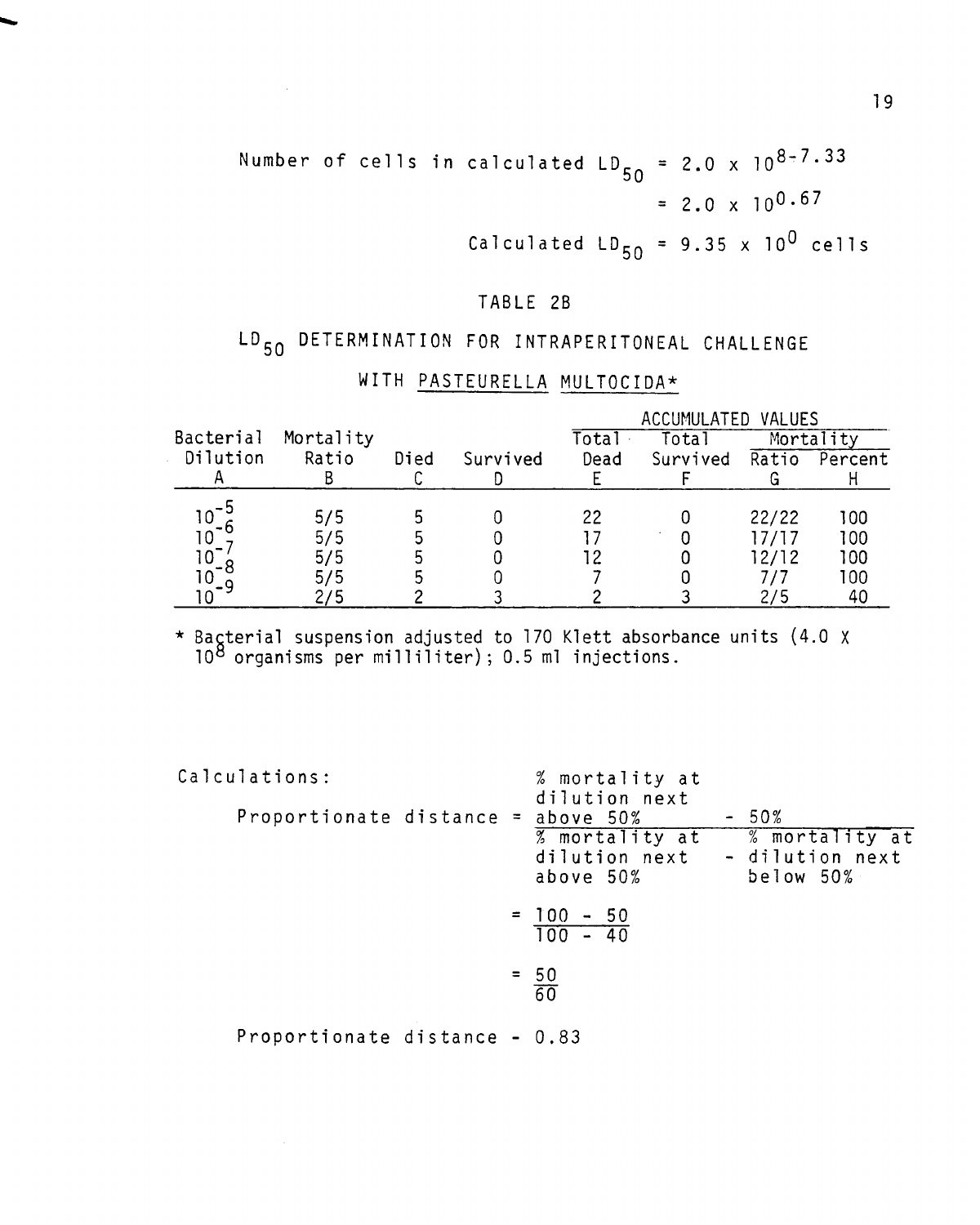```
Correction factor = log dilution step X proportionate 
                      distance 
                    = 1 X 0.83
Correction factor = 0.83 
Negative log of dilution next above 50% mortality = -8.00Correction factor = -0.83 
                                      log LD_{50} titer = -8.83
Number of cells in calculated Lo
                                    50 
                                       = 2.0 \times 10^{8-8.83}=2.0 x io-0.83 
                     Calculated LD_{50} = 2.9 \times 10^{-1} cells
```
The results shown in Table 3 indicate that with S. typhimurium as the challenge organism, Poly Bae B injected subcutaneously produced protection from subcutaneous challenge at 30 hours. This protection was shown to dissipate rapidly because further challenge failed to show protection under the conditions of our experiment. Subcutaneous vaccination with Poly Bae B when challenged intraperitoneally did not produce the 30 hour protection shown with subcutaneous challenge; however, some erratic protection was observed at later challenge dates.

When Poly Bae B was administered intraperitoneally and challenged intraperitoneally significant protection was observed at both 30 hours and 30 days (Table 4).

A series of experiments was conducted using Poly Bae B vaccinations administered subcutaneously and challenged with P. multocida (Table 5). When the challenge was presented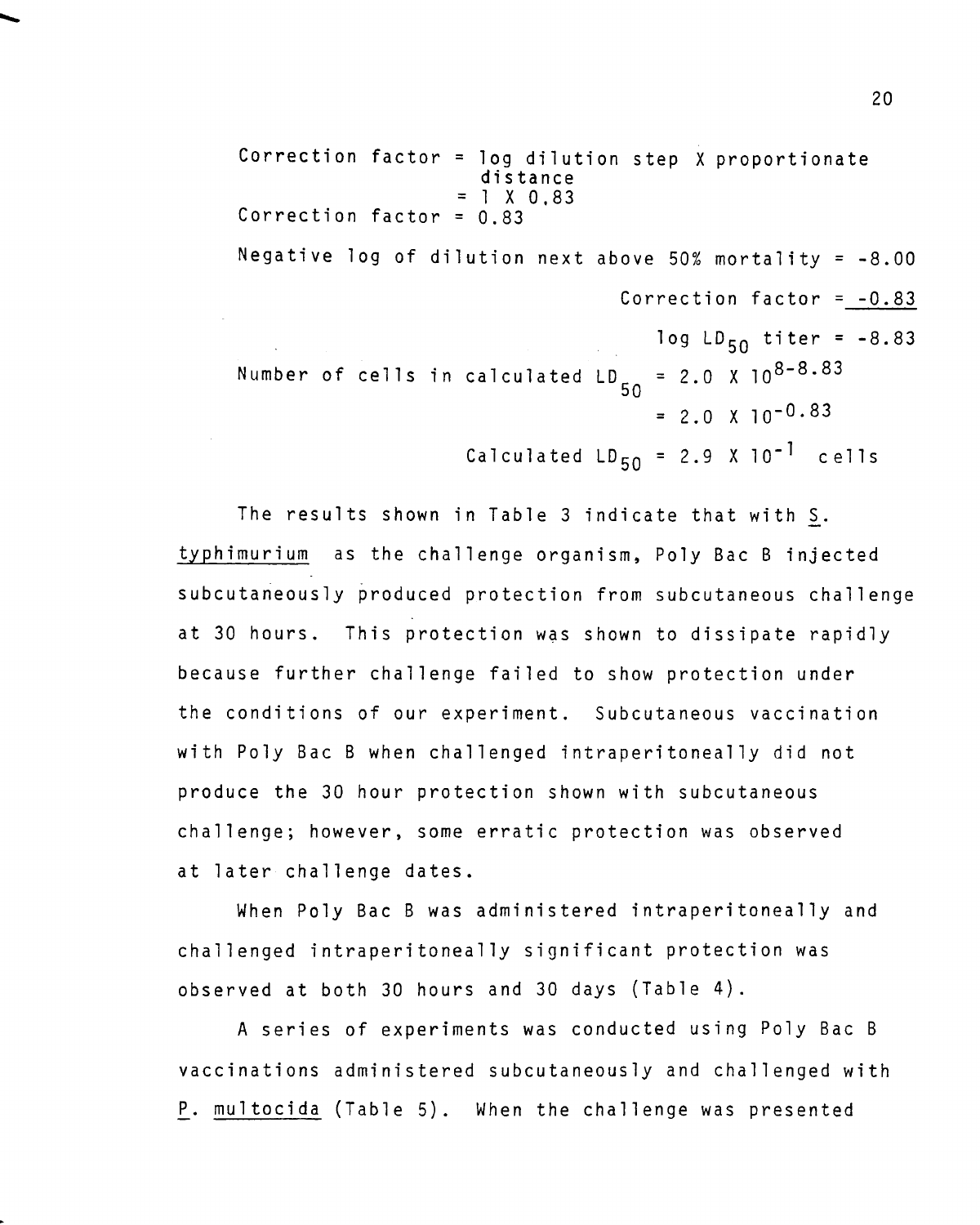subcutaneously, protection was observed at 30 hours. At later challenge times no protection was observed under the conditions of our experiments. When vaccinated mice which received Poly Bae B subcutaneously were challenged intraperitoneally no protection was demonstrated at 30 hours or 14 days; only limited protection was observed in one of three trials conducted at 30 days (Table 5).

In results not shown, mice vaccinated intraperitoneally and challenged intraperitoneally were completely unprotected. Because of the complete lack of protection afforded by a single injection of Poly Bae B by this route, no repeat of the experiment was attempted.

The results shown in Table 6 were obtained using Poly Bac B<sup>1</sup> vaccinations in a modified version of the federal guidelines for animal vaccine potency testing (22). The mice were revaccinated at 14 days and were challenged at 24 days as proposed in the guidelines (Table 6 and Table 7). Excellent protection against S. typhimurium challenge was produced by revaccinating mice with Poly Bac B'. Dilutions of Poly Bac B', both 1:5 and 1:25, also provided excellent protection against challenge with this organism (Table 6).

Resistance to P. multocida challenge with revaccinated Poly Bac B' and with revaccinated Poly Bac B' diluted 1:5 showed complete protection in one experiment, but in a repeat experiment only l of 5 mice from each group survived. No protection from challenge was obtained with Poly Bac B'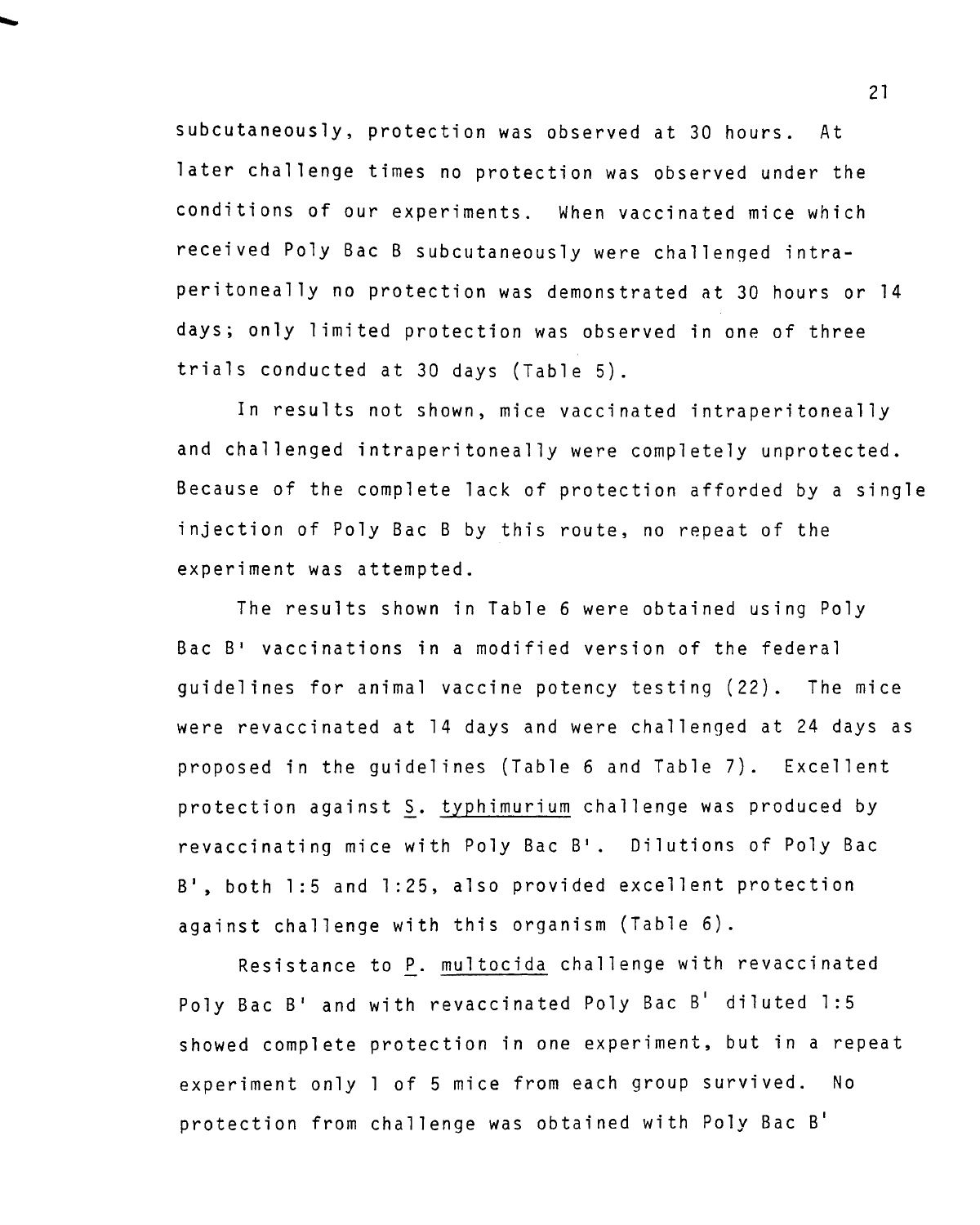# THE EFFECT OF SUBCUTANEOUS VACCINATION ON PROTECTION

AGAINST SALMONELLA TYPHIMURIUM CHALLENGE

|                                          |       |               |                                                                                                                                                                                                                                                                                                                                                       |          | Survival Ratios |                                               |                   |                    |  |  |
|------------------------------------------|-------|---------------|-------------------------------------------------------------------------------------------------------------------------------------------------------------------------------------------------------------------------------------------------------------------------------------------------------------------------------------------------------|----------|-----------------|-----------------------------------------------|-------------------|--------------------|--|--|
| Vaccination Protocol                     |       |               | Challenge                                                                                                                                                                                                                                                                                                                                             |          |                 |                                               | Time of Challenge | Days)              |  |  |
| Volume                                   | Route | Number        |                                                                                                                                                                                                                                                                                                                                                       | Route    | 1.25            | $\overline{7}$                                | $12 - 14$         | $26 - 30$          |  |  |
|                                          |       |               |                                                                                                                                                                                                                                                                                                                                                       |          |                 |                                               |                   |                    |  |  |
| REPLICATE 1<br>$0.20$ ml<br>Unvaccinated | SQ    |               | $1.12$ $\times$ $10^{8}$ $\phantom{1}$ $\phantom{1}$ $\phantom{1}$ $\phantom{1}$ $\phantom{1}$ $\phantom{1}$ $\phantom{1}$ $\phantom{1}$ $\phantom{1}$ $\phantom{1}$ $\phantom{1}$ $\phantom{1}$ $\phantom{1}$ $\phantom{1}$ $\phantom{1}$ $\phantom{1}$ $\phantom{1}$ $\phantom{1}$ $\phantom{1}$ $\phantom{1}$ $\phantom{1}$ $\phantom{1}$ $\phant$ |          | $5/6*$<br>3/6   | 0/6<br>0/6                                    | 0/6<br>0/6        | 0/6<br>0/6         |  |  |
|                                          |       |               |                                                                                                                                                                                                                                                                                                                                                       |          |                 |                                               |                   |                    |  |  |
| $0.25$ ml<br>Unvaccinated                | SQ    |               |                                                                                                                                                                                                                                                                                                                                                       |          | 0/6<br>0/3      | $---$<br>$\overline{\phantom{a}}$             | 0/6<br>0/3        | 0/6<br>0/6         |  |  |
| REPLICATE 2                              |       |               |                                                                                                                                                                                                                                                                                                                                                       |          |                 |                                               |                   |                    |  |  |
| $0.20$ ml<br>Unvaccinated                | SQ    |               | $1.12$ $X$ $10^{8}$ $SQ$<br>$1.12$ $X$ $10^{8}$ $SQ$                                                                                                                                                                                                                                                                                                  |          | 6/6<br>0/6      | 0/6<br>0/6                                    | 0/6<br>0/6        | 0/6<br>0/6         |  |  |
| $0.25$ ml<br>Unvaccinated                | SQ    |               |                                                                                                                                                                                                                                                                                                                                                       |          | 0/6<br>0/3      | $\begin{array}{c} - & - \\ - & - \end{array}$ | 1/6<br>0/6        | $1/6**$<br>$1/3**$ |  |  |
| REPLICATE 3<br>$0.20$ ml<br>Unvaccinated | SQ    | $\frac{5}{5}$ | $\begin{smallmatrix} 1 & 10 \\ 1 & 10 \\ 1 & 10 \end{smallmatrix}$                                                                                                                                                                                                                                                                                    | IP<br>IP |                 |                                               |                   | 4/4<br>1/4         |  |  |

\*Survivors/Challenged after 7-l09days observation. \*\*Challenge dose modified, 5 X 10 viable cells.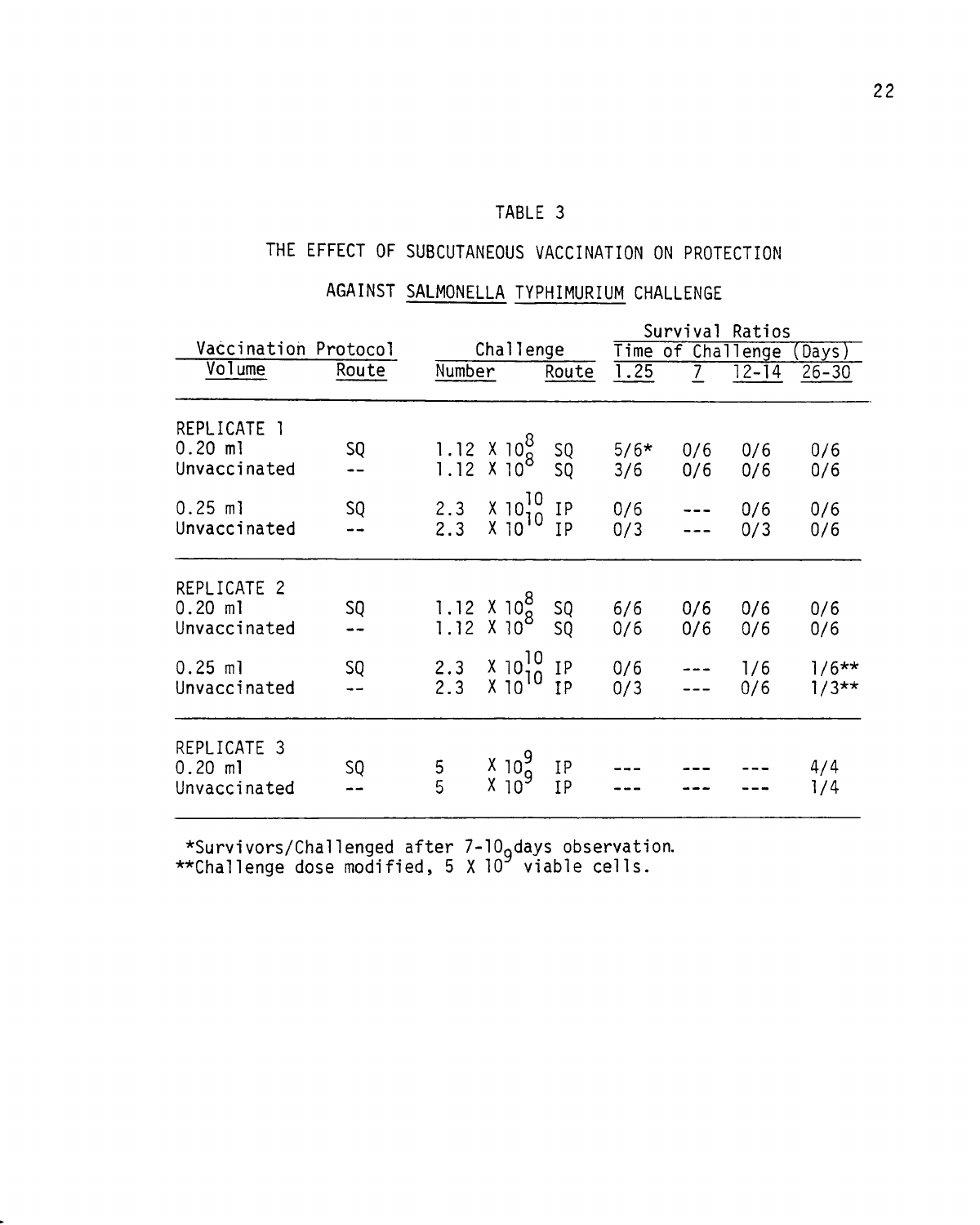## THE EFFECT OF INTRAPERITONEAL VACCINATION ON PROTECTION

## AGAINST SALMONELLA TYPHIMURIUM CHALLENGE

| Vaccination Protocol                     |       | Challenge                                 |                 | Survival Ratios<br>Time of Challenge<br>(Days) |            |  |  |
|------------------------------------------|-------|-------------------------------------------|-----------------|------------------------------------------------|------------|--|--|
| $\sqrt{0}$ lume                          | Route | Number                                    | Route           | 1.25                                           | 30         |  |  |
| REPLICATE 1<br>$0.20$ ml<br>Unvaccinated | IP    | $\frac{5 \times 10^{9}}{5 \times 10^{9}}$ | $\frac{IP}{IP}$ | $6/6**$<br>0/4                                 | 4/4<br>1/4 |  |  |
| REPLICATE 2<br>$0.20$ ml<br>Unvaccinated | ΙP    | $\frac{5 \times 10^{9}}{5 \times 10^{9}}$ | IP<br><b>IP</b> | 2/4<br>0/4                                     | 4/4<br>2/4 |  |  |

\*Viable Ce 11 s

\*\*Survivors/Challenged after 7 days observation.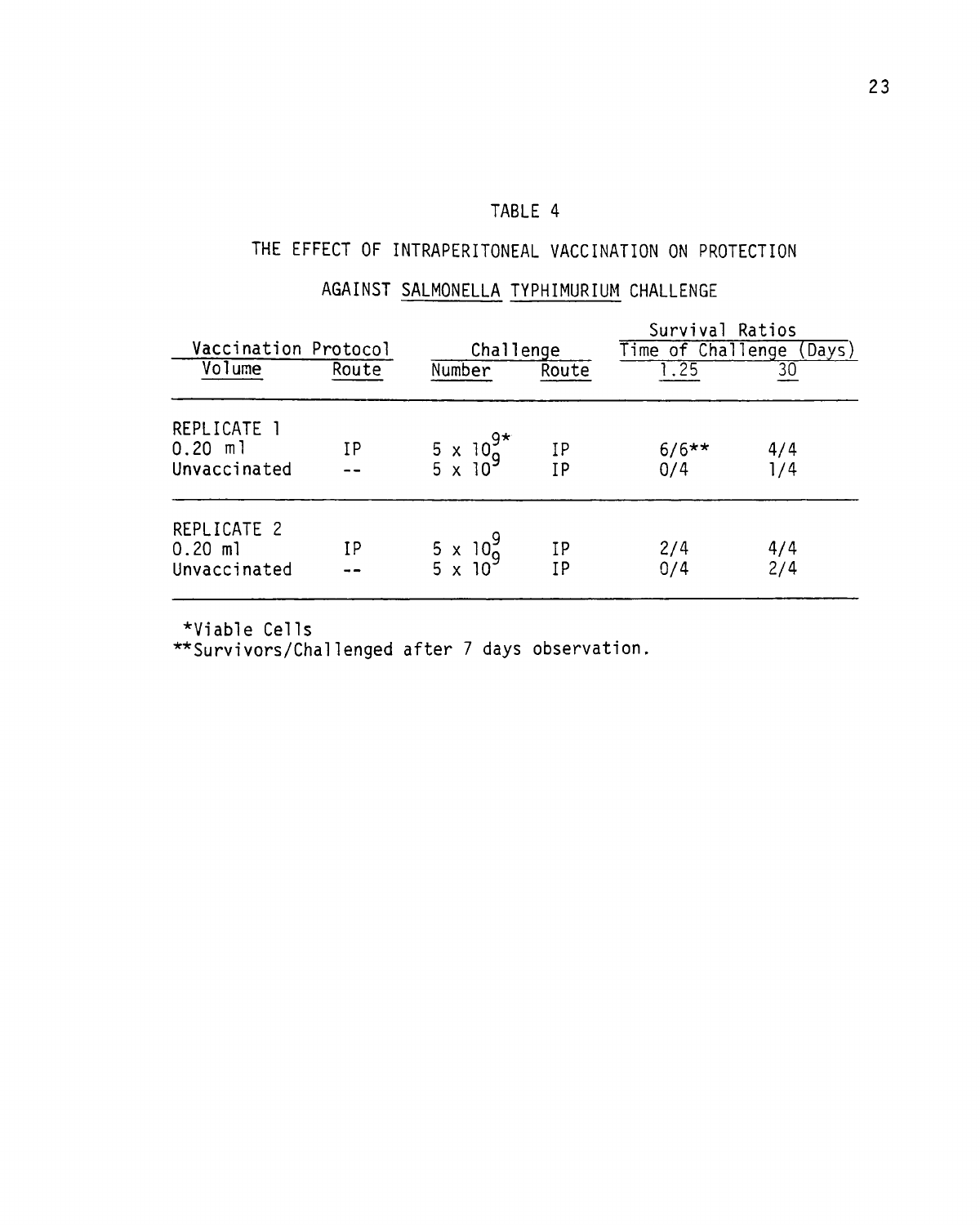### THE EFFECT OF SUBCUTANEOUS VACCINATION ON PROTECTION

### AGAINST PASTEURELLA MULTOCIDA CHALLENGE

|                                          |             |                                                   |                                                       | Survival Ratios<br>Time of Challenge |                                                |            |                     |  |  |
|------------------------------------------|-------------|---------------------------------------------------|-------------------------------------------------------|--------------------------------------|------------------------------------------------|------------|---------------------|--|--|
| Vaccination Protocol<br>Volume           | Route       | Challenge<br>Number                               | Route                                                 | 1.25                                 | $12 - 14$                                      |            | (days)<br>$26 - 30$ |  |  |
|                                          |             |                                                   |                                                       |                                      |                                                |            |                     |  |  |
| REPLICATE 1<br>$0.20$ ml<br>Unvaccinated | SQ          | $\frac{1.5 \times 10^8}{1.5 \times 10^8}$         | SQ<br>SQ                                              | $6/6*$<br>0/6                        | 0/6<br>0/6                                     | 0/6<br>0/6 | 0/6<br>0/6          |  |  |
| $0.25$ ml<br>Unvaccinated                | $SQ$<br>--  | $2.0 \times 10^3$<br>2.0 $\times 10^3$            | IP<br>IP                                              | 0/6<br>0/3                           | $\begin{array}{c} - - \\ - \\ - - \end{array}$ | 0/6<br>0/3 | 0/6<br>0/6          |  |  |
| REPLICATE 2<br>$0.20$ ml<br>Unvaccinated | SQ          | $\frac{1.5 \times 10^8}{1.5 \times 10^8}$         | SQ<br>SQ                                              | 6/6<br>0/6                           | 0/6<br>0/6                                     | 0/6<br>0/6 | 0/6<br>0/6          |  |  |
| $0.25$ ml<br>Unvaccinated                | $SO$<br>$-$ | $2.0 \times 10^3$<br>2.0 $\times$ 10 <sup>3</sup> | $\begin{array}{c} \text{IP} \\ \text{IP} \end{array}$ | $0/6$ ---<br>0/3 ---                 |                                                | 0/6<br>0/6 | $0/5**$<br>0/3**    |  |  |
| REPLICATE 3<br>$0.20$ ml<br>Unvaccinated | SQ          | $2.0 \times 10^{2}$<br>2.0 x 10 <sup>2</sup>      | IΡ<br><b>IP</b>                                       |                                      |                                                |            | $2/4**$<br>$0/6**$  |  |  |

\*Survivors/Challenged after 7 days of observation.<br>\*Challenge modified 2.0 x 10<sup>2</sup> viable bacteria \*\*Challenge modified, 2.0 x  $10<sup>2</sup>$  viable bacteria.

 $\label{eq:2.1} \frac{1}{\sqrt{2}}\int_{\mathbb{R}^3}\frac{d\mu}{\mu}\left(\frac{d\mu}{\mu}\right)^2\frac{d\mu}{\mu}\left(\frac{d\mu}{\mu}\right)^2\frac{d\mu}{\mu}\left(\frac{d\mu}{\mu}\right)^2.$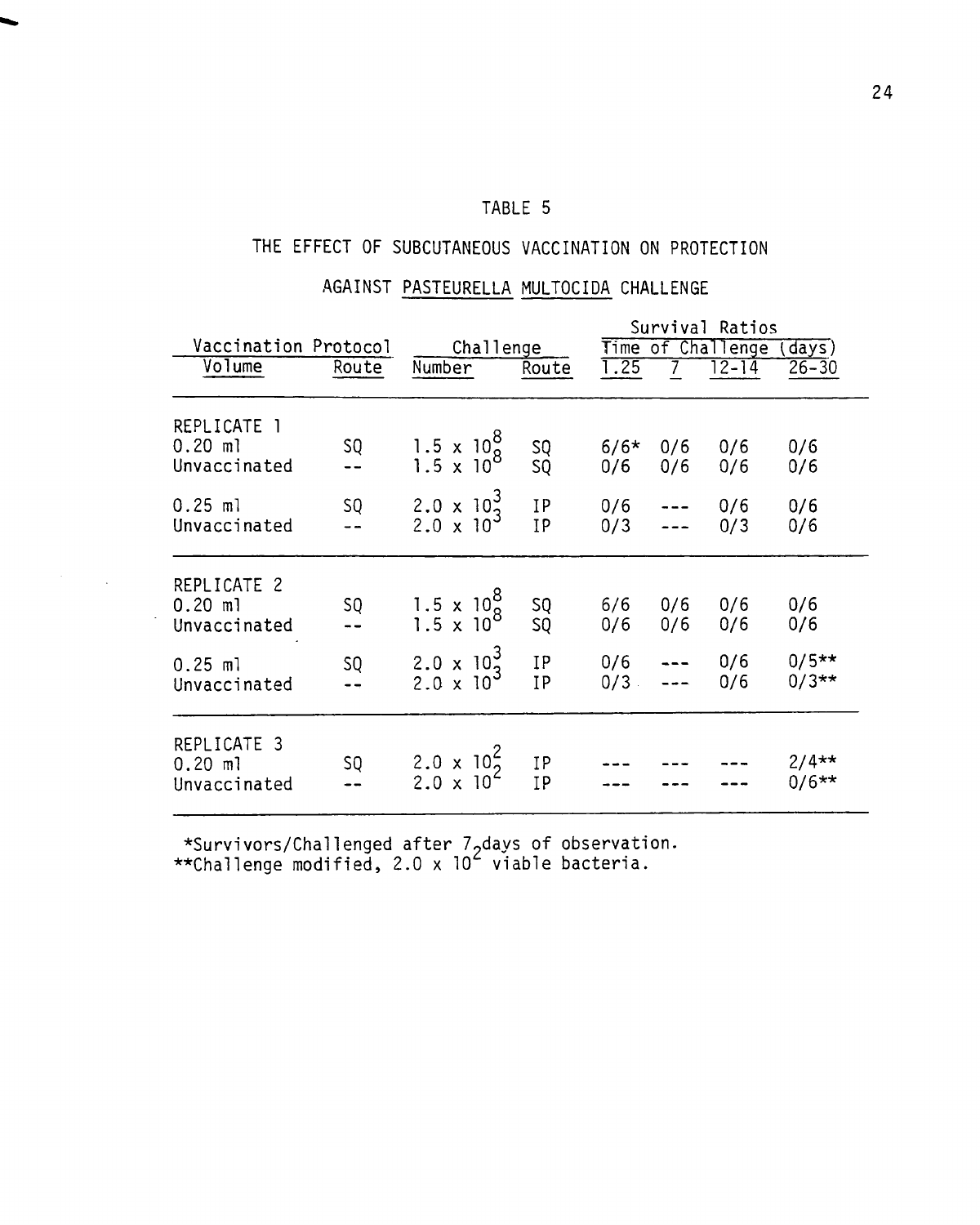### THE EFFECT OF REVACCINATION ON PROTECTION AGAINST

### SALMONELLA TYPHIMURIUM CHALLENGE

| Vaccination Protocol<br>Vaccine Dilution                                                                                     | Route                | Challenge<br>Number Route                                                                                                                                                              | Survival Ratio<br>24<br>days |
|------------------------------------------------------------------------------------------------------------------------------|----------------------|----------------------------------------------------------------------------------------------------------------------------------------------------------------------------------------|------------------------------|
| REPLICATE 1<br>Revaccinated Poly Bac B'*<br>Revaccinated Poly Bac B' (1:5)<br>Revaccinated Poly Bac B' (1:25)                | ΙP<br>IP<br>IP<br>-- | $\begin{array}{l} 2.5 \times 10^{10} \\ 2.5 \times 10^{10} \\ 2.5 \times 10^{10} \\ 2.5 \times 10^{10} \\ 2.5 \times 10^{10} \end{array}$<br>ΙP<br><b>IP</b><br><b>IP</b><br><b>IP</b> | $5/5**$<br>4/5<br>5/5<br>1/5 |
| REPLICATE 2<br>Revaccinated Poly Bac B'<br>Revaccinated Poly Bac B' (1:5)<br>Revaccinated Poly Bac B' (1:25)<br>Unvaccinated | ΙP<br>IP<br>IP       | 2.5 $\times$ 10 <sup>10</sup><br>2.5 $\times$ 10 <sup>10</sup><br>2.5 $\times$ 10 <sub>10</sub><br>IP<br>IP<br><b>IP</b><br>$2.5 \text{ X}$<br><b>IP</b><br>10                         | 4/5<br>5/5<br>5/5<br>0/5     |

\*All vaccinations were 0.10 ml. Revaccinations were at 14 days. \*\*Survivors/Challenged after 7 days observation.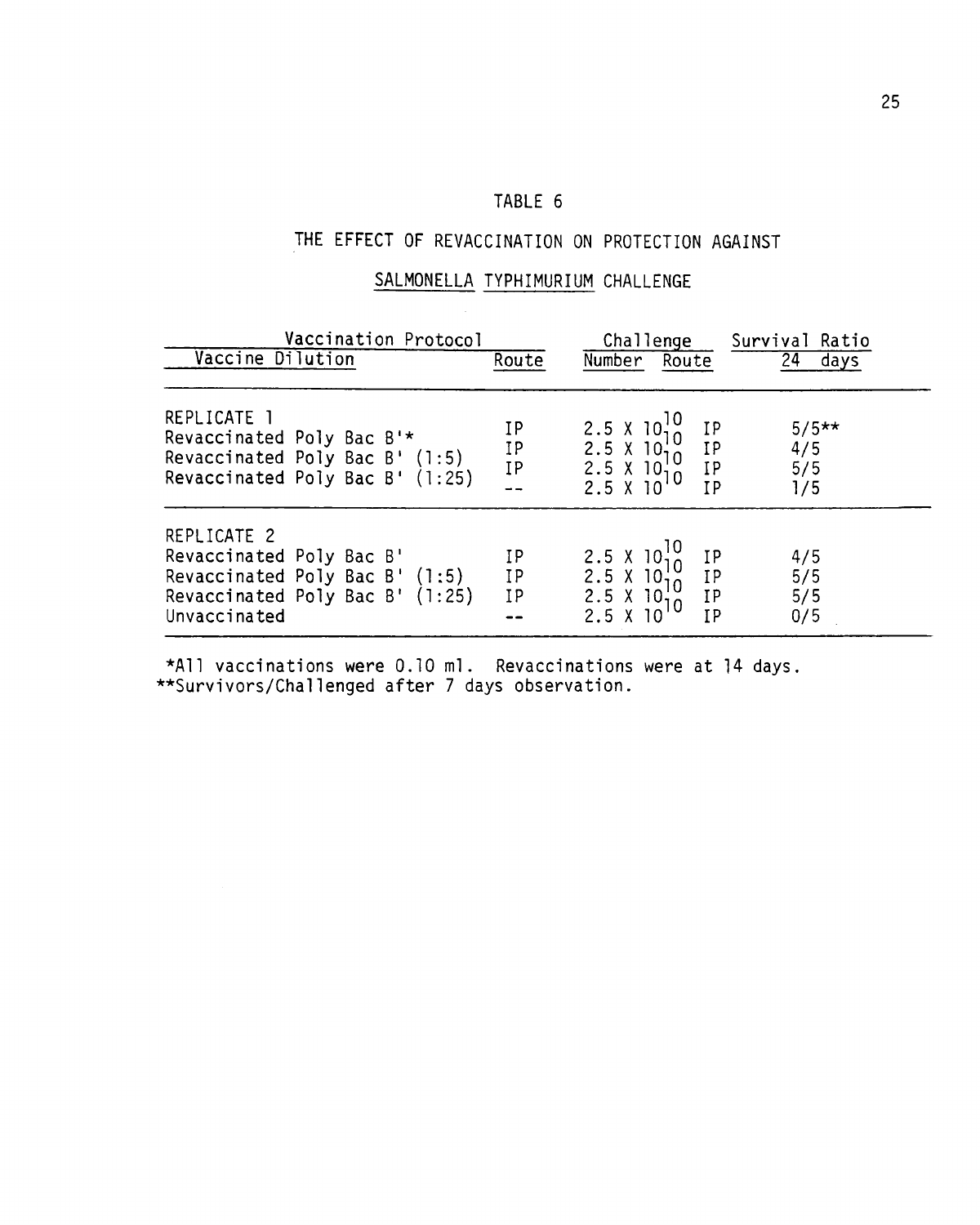## THE EFFECT OF REVACCINATION ON PROTECTION AGAINST

### PASTUERELLA MULTOCIDA CHALLENGE

| Vaccination Protocol<br>Vaccine Dilution                                                                                         | Route                                                       | Challenge<br>Number Route                                                                           | Survival Ratio<br>24 days    |
|----------------------------------------------------------------------------------------------------------------------------------|-------------------------------------------------------------|-----------------------------------------------------------------------------------------------------|------------------------------|
|                                                                                                                                  |                                                             |                                                                                                     |                              |
| REPLICATE 1<br>Revaccinated Poly Bac B'*<br>Revaccinated Poly Bac B' (1:5)<br>Revaccinated Poly Bac B' (1:25) IP<br>Unvaccinated | IΡ<br>IP                                                    | 2.0 X 10 <sup>2</sup> IP<br>2.0 X 10 <sup>2</sup> IP<br>2.0 X 10 <sub>2</sub> IP<br>$2.0 X 10^2 IP$ | $5/5**$<br>5/5<br>0/5<br>1/5 |
| REPLICATE 2<br>Revaccinated Poly Bac B'<br>Revaccinated Poly Bac B' (1:5)<br>Revaccinated Poly Bac $B'$ (1:25)<br>Unvaccinated   | ΙP<br>$\begin{array}{c} \text{IP} \\ \text{IP} \end{array}$ | 2.0 X $10^{2}$ IP<br>2.0 X $10^{2}$ IP<br>2.0 X 10 <sup>2</sup> IP<br>$2.0 \times 10^4$ IP          | 1/5<br>1/5<br>0/5<br>0/5     |

\*All vaccinations were 0.10 ml. Revaccinations were at 14 days. \*\*Survivors/Challenged after 7 days observation.

 $\mathcal{L}^{\mathcal{L}}$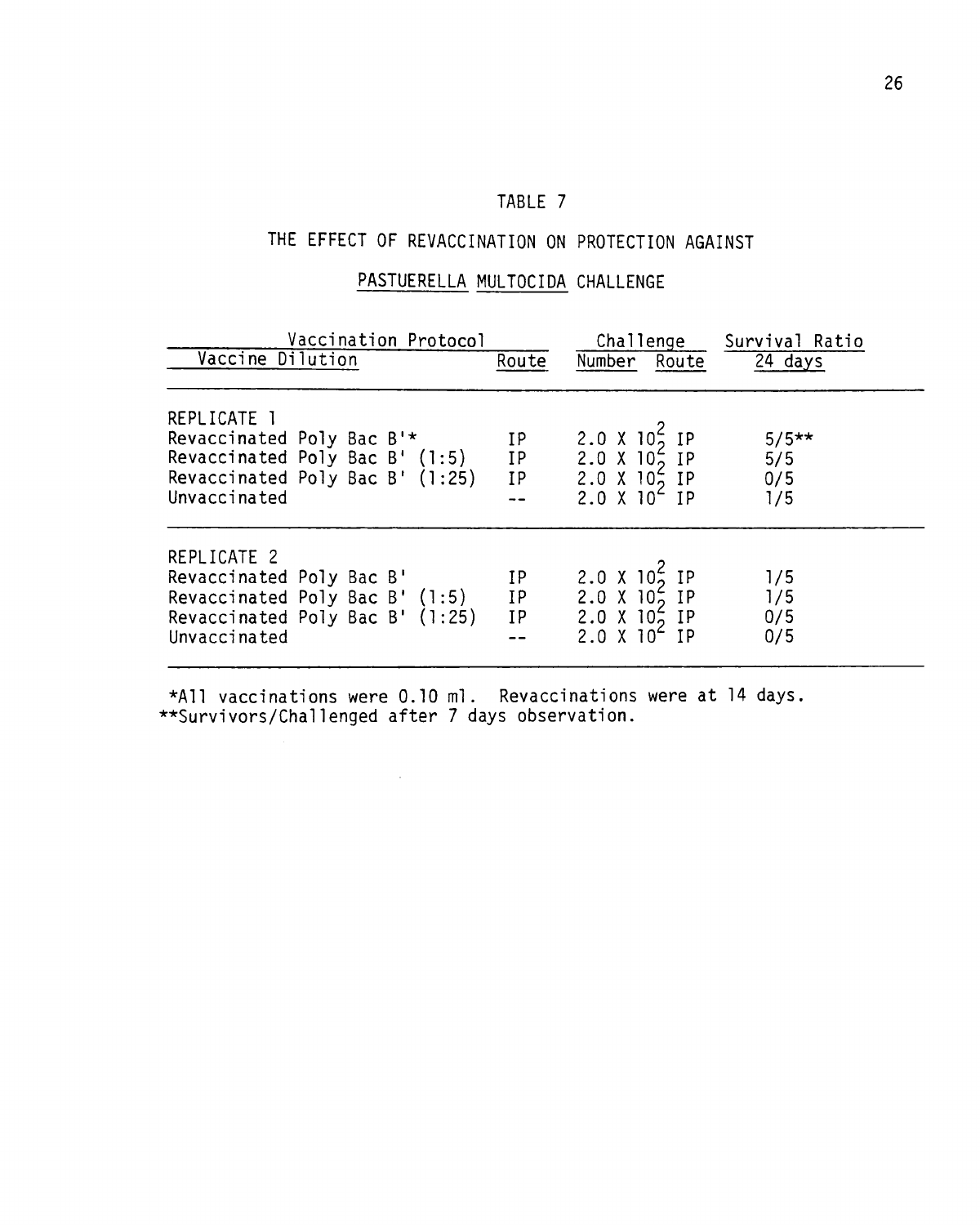# TRANSIENT PROTECTION AGAINST SALMONELLA TYPHIMURIUM CHALLENGE

# PRODUCED BY VACCINATION WITH DIVALENT PASTEURELLA VACCINE

|                              |     | Challenge                                                                               |           | Survival Ratio |
|------------------------------|-----|-----------------------------------------------------------------------------------------|-----------|----------------|
| Vaccination Protocol*        | Day | Dose                                                                                    | Replicate | Replicate 2    |
| Divalent Pasteurella         |     |                                                                                         | 5/6       | 4/6            |
| Unvaccinated<br>Revaccinated |     | $\begin{array}{ccc} 1.25 & 5 & 10^{10} \\ 1.25 & 5 & 10^{10} \end{array}$               | 2/6       | 1/6            |
| Divalent Pasteurella         |     | $\begin{array}{cc}\n 24 & 2.5 \times 10^{10} \\  24 & 2.5 \times 10^{10}\n \end{array}$ | 3/6       | $\frac{0}{5}$  |
| Unvaccinated                 |     |                                                                                         | 0/6       |                |

\*Vaccinations and revaccinations were 0.1 ml IP.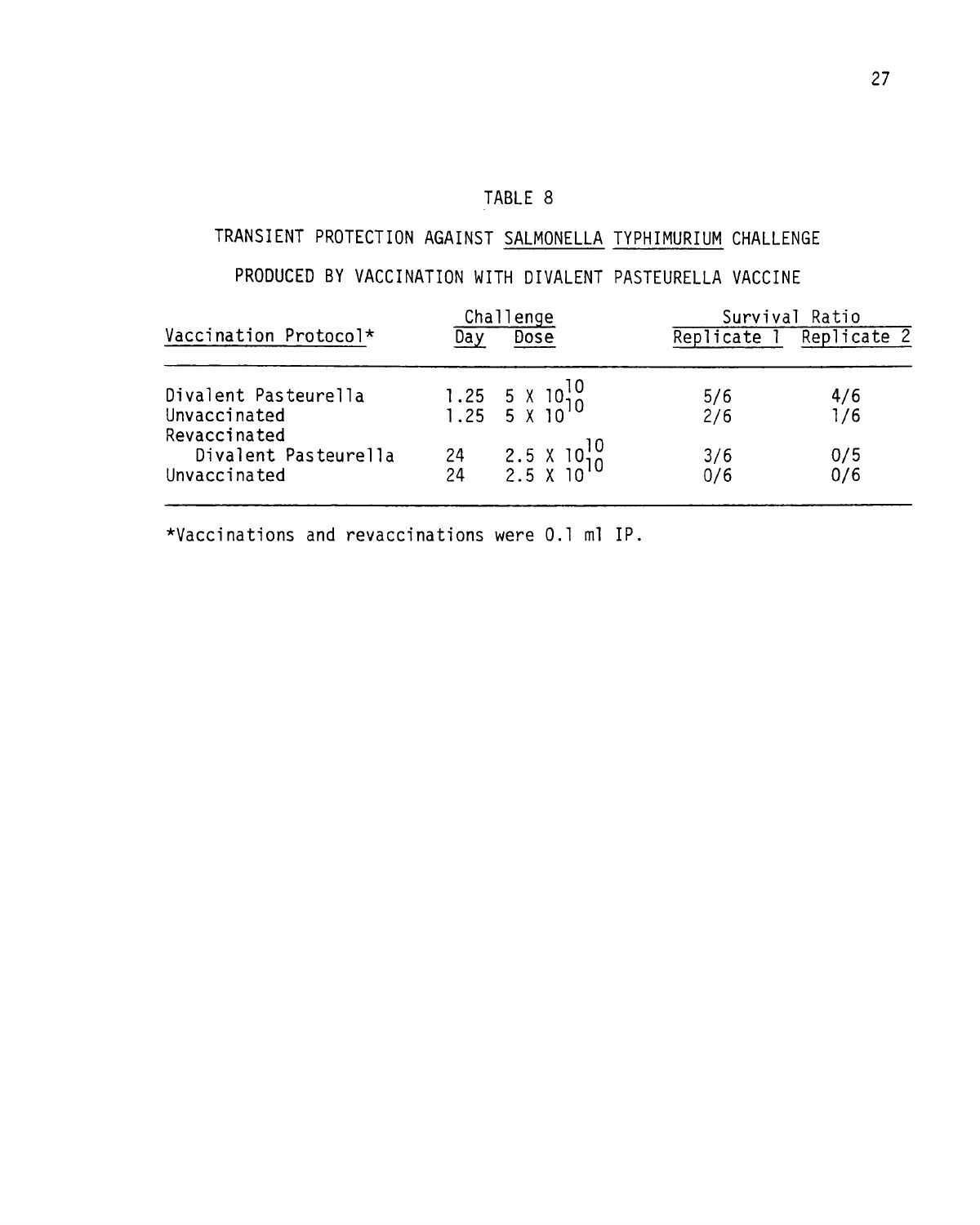### THE EFFECT OF INTRAPERITONEAL VACCINATION WITH MONOVALENT

#### SALMONELLA VACCINE ON PROTECTION AGAINST INTRAPFRITONFAL

#### rHALLENGE WITH PASTEURELLA MULTOCIDA AT 30 HOURS

| Vaccination Protocol                                 | Challenge Dose                               | Survival Ratio |
|------------------------------------------------------|----------------------------------------------|----------------|
| REPLICATE 1<br>Monovalent Salmonella<br>Unvaccinated | $2.0 \times 10^3$<br>2.0 X 10 <sup>3</sup>   | 0/6<br>0/6     |
| REPLICATE 2<br>Monovalent Salmonella<br>Unvaccinated | $2.0 \times 10^{2}$<br>2.0 X 10 <sup>2</sup> | 1/6<br>1/6     |

\*All vaccinations were 0.1 ml.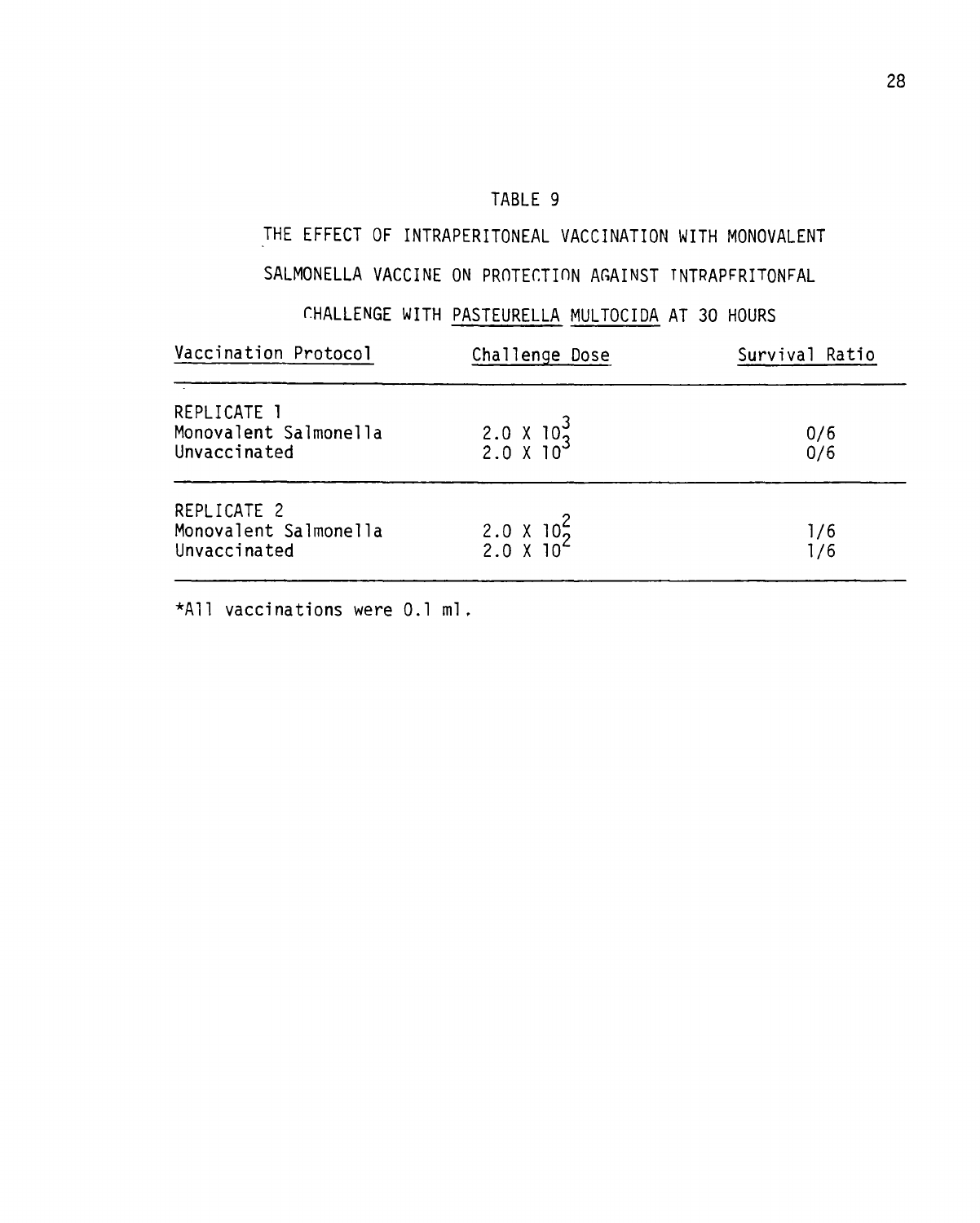# THE EFFECT OF REVACCINATION WITH VARIOUS VACCINES ON PROTECTION

# AGAINST 24 DAY CHALLENGE WITH PASTEURELLA MULTOCIDA

| Vaccination Protocol                              | Challenge Dose       | Survival Ratio |
|---------------------------------------------------|----------------------|----------------|
| REPLICATE 1                                       |                      |                |
| Monovalent Pasteurella*<br>Monovalent Pasteurella | 8.0 X 10<br>8.0 X 10 | 5/6<br>5/6     |
| Divalent Pasteurella                              | 8.0 X 10             | 5/6            |
| Poly Bac B                                        | 8.0 X 10             | 0/5            |
| Unvaccinated                                      | 8.0 X 10             | 0/6            |
| REPLICATE 2                                       |                      |                |
| Monovalent Pasteurella                            | 8.0 X 10             | 11/12          |
| Monovalent Pasteurella**                          | 8.0 X 10             | 5/6            |
| Divalent Pasteurella                              | 8.0 X 10             | 6/6            |
| Poly Bac B                                        | 8.0 X 10             | 1/5            |
| Unvaccinated                                      | 8.0 X                | 1/6            |

\*All vaccinations, except as noted, were 0.1 ml at 14 day interval, IP. \*\*Monovalent Pasteurella administered at 0.2 ml.

 $\sim 10^{-1}$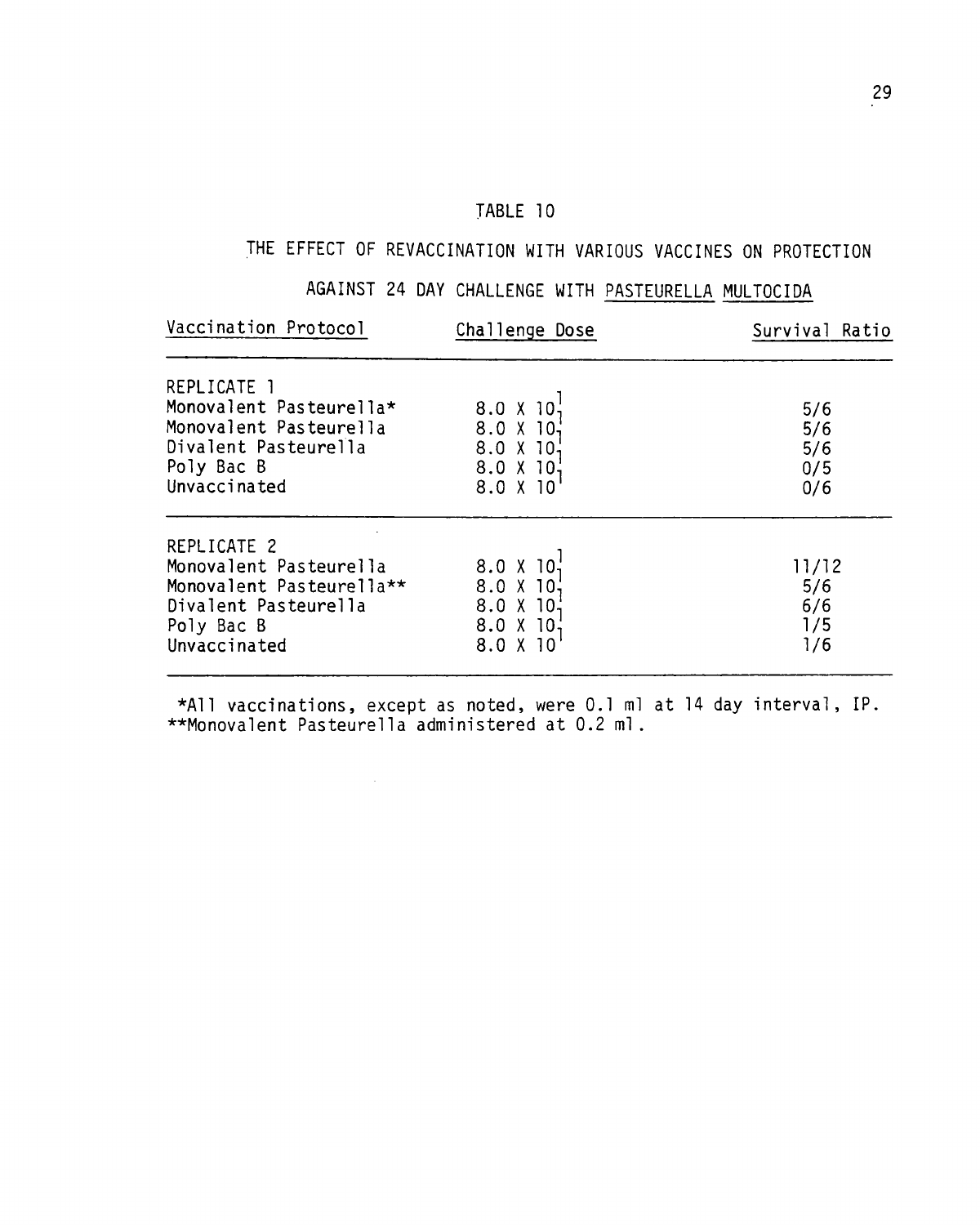diluted  $1:25$  (Table 7).

Mice vaccinated with a single dose of Divalent Pasteurella given IP were challenged at 30 hours with S. typhimurium. The data in Table 8 shows that some non-specific protection was afforded those mice vaccinated. Some irregular protection against S. typhimurium challenge was also evident at 24 days in revaccinated mice.

Mice vaccinated with Monovalent Salmonella and challenged 30 hours later with P. multocida were not protected, as shown in Table 9.

Revaccination of mice with Monovalent Pasteurella or Divalent Pasteurella gave excellent protection against P. multocida challenge. No difference in protection was observed between the formalin killed and heat killed Monovalent Pasteurella vaccines. Poly Bae B was not shown to be protective against *t.* multocida challenge under similar conditions (Table 10).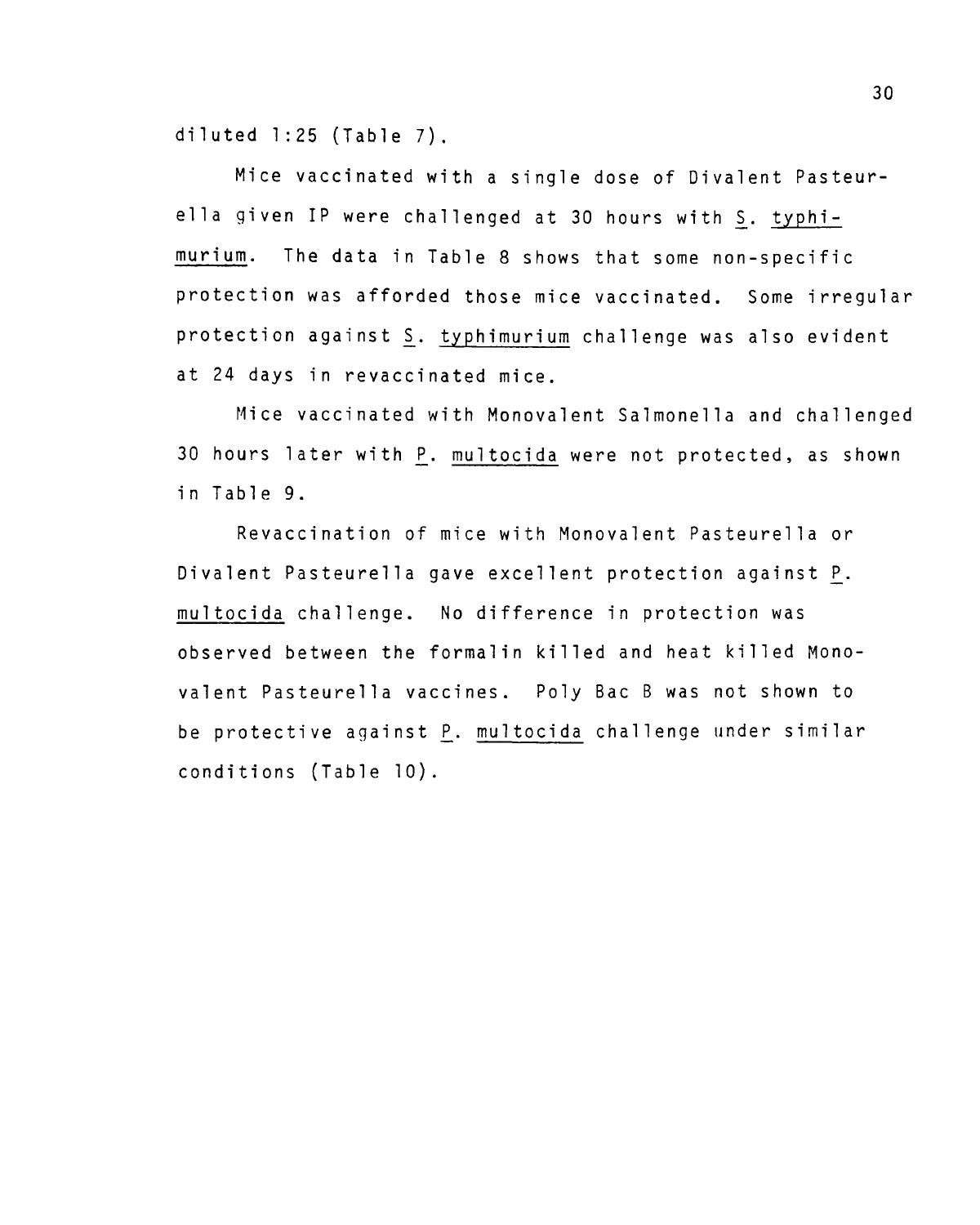# CHAPTER IV DISCUSSION

Results shown in these studies indicate that vaccination with Poly Bae B produces excellent protection at 30 hours against both S. typhimurium and P. multocida if challenged by homologous route. The exception to the pattern of 30 hour protection was that no protection to IP challenge with P. multocida was shown. These studies have shown that the observed 30 hour protection is at least partially of a nonspecific nature and has been shown to be transient. A possible cause of this transient response could be increased local infiltration by phagocytic cells, or it may be related to the protection produced experimentally by "Protodyne" (8). The nature of this early protection is worthy of further investigation.

Although animals vaccinated SQ were never revaccinated during the course of this study, it appears that a single SQ vaccination in mice may not be sufficiently protective to be useful in a potency evaluation system which specifies a challenge date greater than 30 hours.

In contrast to the transient nature of protection produced by SQ vaccination against S. typhimurium, the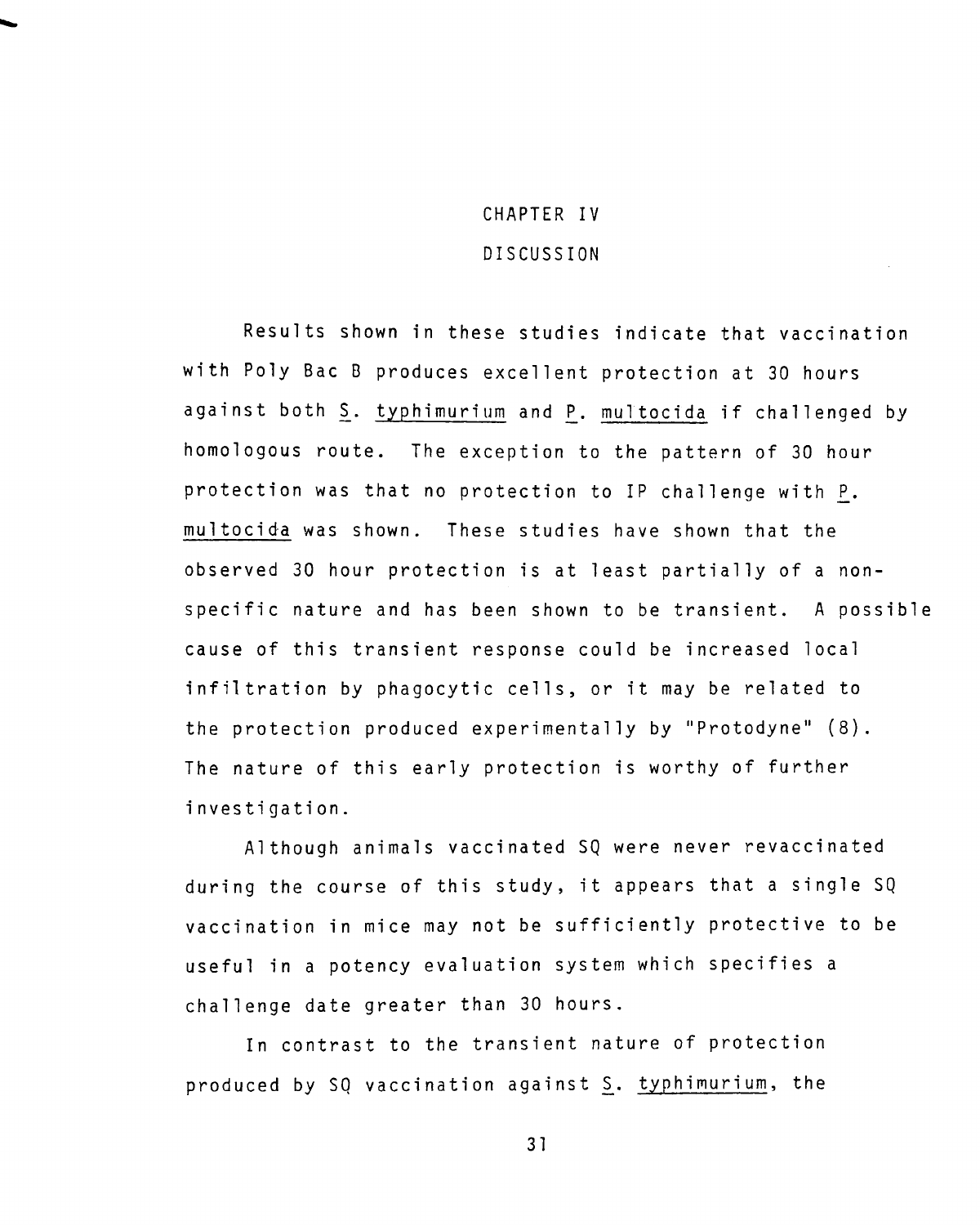protection produced by a single IP vaccination was more durable as shown by the survival patterns of mice challenged at 30 days. No protection was shown to P. multocida challenge with a single IP injection of Poly Bae Bas originally formulated.

During the course of this study, amendments to the former federal requirements for potency testing of proposed animal vaccines containing either S. typhimurium or P. multocida became law (22). Previously, each laboratory had been allowed to establish its own potency standards and evaluation system (25). These amendments were published in the Federal Register during the latter stage of this study. The federal guidelines specified revaccination at 14 days and that dilutions of each bacterin had to be tested. Vaccination volumes were specified and under the conditions of this experiment only 0.1 ml was allowed per mouse dose.

Previous results with S. typhimurium indicated that the concentration of this organism in Poly Bae B was sufficient. When Poly Bae B', which contained the standard concentration of S. typhimurium, was tested on a revaccination protocol, excellent protection was obtained against S. typhimurium challenge at day 24.

Since the original Poly Bae B formulation was not effective in protecting mice against IP challange with  $\underline{P}$ . multocida, Poly Bae B' and appropriate dilutions were specially prepared with a 2.5-fold increase in the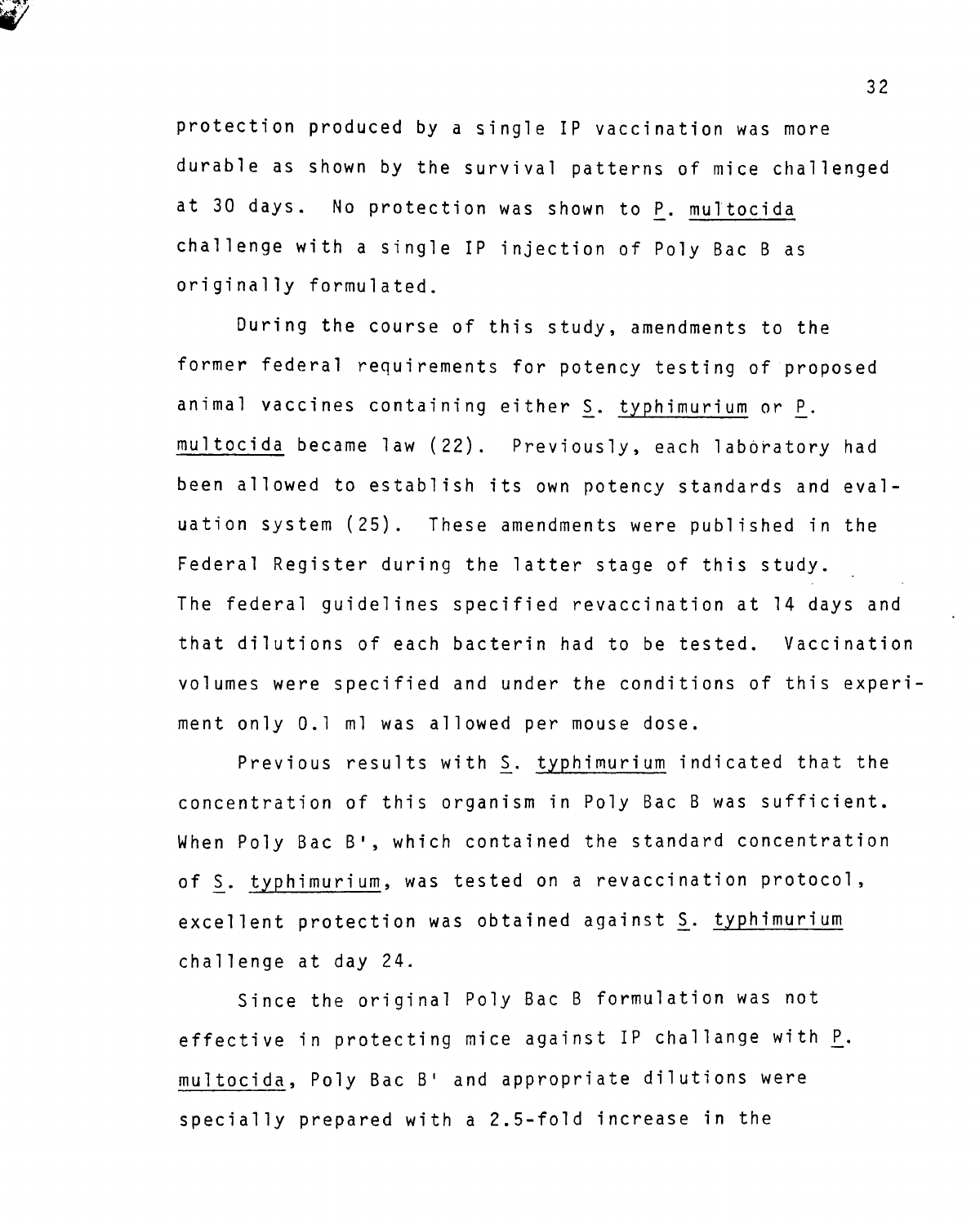concentration of P. multocida, Mice vaccinated with Poly Bac B' according to this protocol were challenged with  $\underline{P}$ . multocida in two separate studies. One set of results indicated that Poly Bae B' afforded excellent protection even at a 1:5 dilution. The second set of results obtained in this study indicated that only limited protection was afforded by Poly Bae B' against P. multocida challenge.

These results may be related to the variability shown in the LD<sub>50</sub> determinations and reported in the literature by other investigators (14). Another possible explanation of this inconsistency could be related to the uncertainty of working with extremely high concentrations of organisms in vaccine preparation and the extremely small mouse protection dose. Even though protection against P. multocida challenge was highly variable, a certain amount of protection was provided by Poly Bae B'. Additional results obtained in a study employing vaccines with further increased P. multocida concentrations designed to compensate for the loss in volume showed that revaccination with Monovalent Pasteurella which contained five times the standard concentration of P. multocida gave good protection against challenge, indicating a threshold effect for protection against P. multocida. The possibility of antigenic interference by P. hemolytica was eliminated by demonstrating that Divalent Pasteurella which contained equal numbers of each Pasteurella species afforded excellent protection against P. multocida challenge.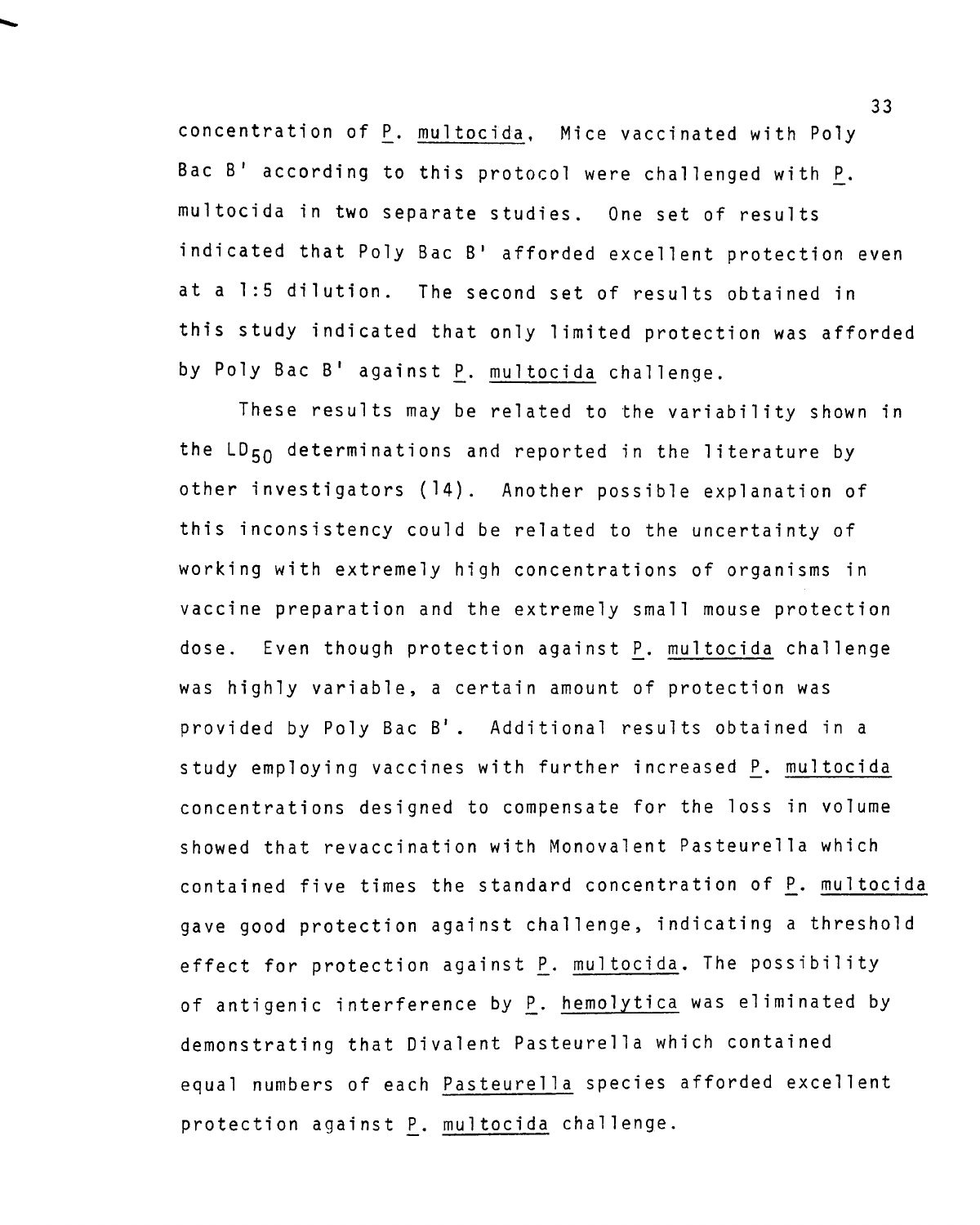One source of difficulty inherent in a mouse system employing very small doses of vaccine is that significant reduction in the quantity of vaccine actually delivered may be caused by apparently insignificant capillary loss from the syringe between injections. Another source of error in vaccine delivery is encountered when viscous materials such as the emulsified vaccines used in this study are drawn into the syringe through a small diameter needle. Such a procedure allows air to enter by leaking around the plunger as the material is withdrawn and if this air is not eliminated prior to delivery then compression of the contents of the syringe occurs during delivery which could cause the actual volume delivered to be significantly less than indicated. A third complication is that such air trapped at the base of the plunger is not visible through the opaque liquid contained in the syringe. A fourth possible source of error is also related to the nature of the emulsified vaccines. That is, air is trapped in the liquid as the aqueous and oil phases are emulsified. Under vacuum produced while filling the syringe, trapped air bubbles expand and coalesce to form larger and easily compressible defects in the liquid column. Like air trapped at the base of the plunger, these defects in the liquid column are masked by the opacity of the emulsion and lead to overestimation of the amount of vaccine delivered at each injection sequence. The data supplied with the federal guidelines showed that a 1:5 dilution of an

34

....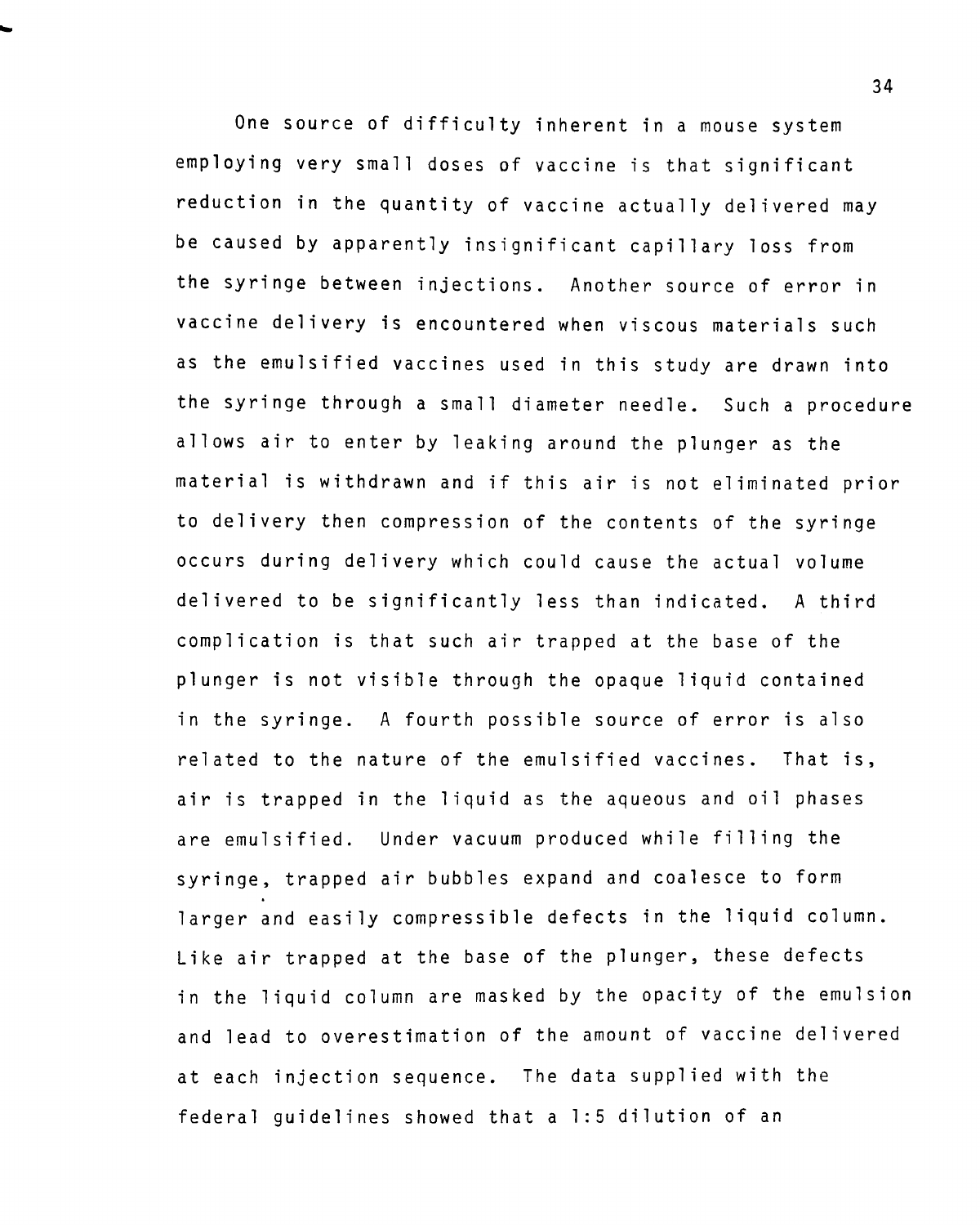aqueous bacterin decreased the protection from 100% to 65% in an experiment using P. multocida challenge.

To minimize the effects of these purely mechanical sources of error, which may only be significant when dealing with very small dose volumes, it is suggested that vaccine preparations to be used in mouse testing systems be held in vacuo for a period to remove as much incorporated air as possible, and, whenever possible, small volume syringes filled from the back by larger syringes should be employed. In the filling of the filler syringes, a long, large bore needle should be attached so that the emulsion can be picked up from an open container and the use syringe can be filled from a point near the point of delivery so that any air in the liquid can be voided prior to injecting any animals. In larger animals, where larger doses and equipment are used, the relative importance of these considerations is greatly reduced and is probably less significant. Large animal studies might also show that because of the difference in species susceptibility to P. multocida, the threshold concentration of this organism in Poly Bae B may be quite different in cattle and mice. Additional studies should be conducted on the basic research level to more clearly define the immune response to P. multocida and the antigenic properties of the organism.

The federal standards committee was aware of the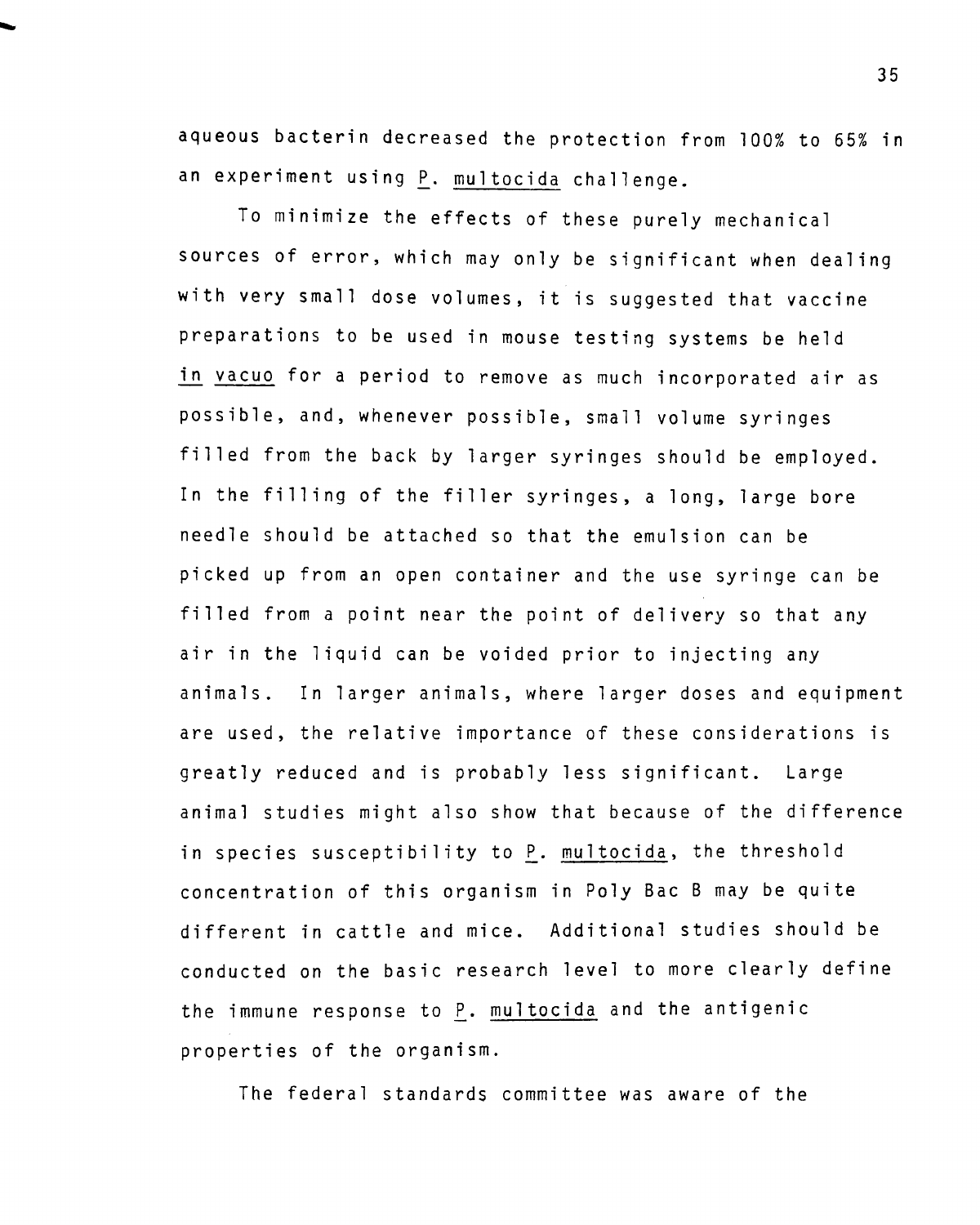inconsistency of any testing system involving mouse protection against P. multocida when extrapolated to large animals. For this reason, a relative potency standard based upon sheep studies rather than an absolute potency standard based on bovine studies was established, since the latter appear to be less susceptible.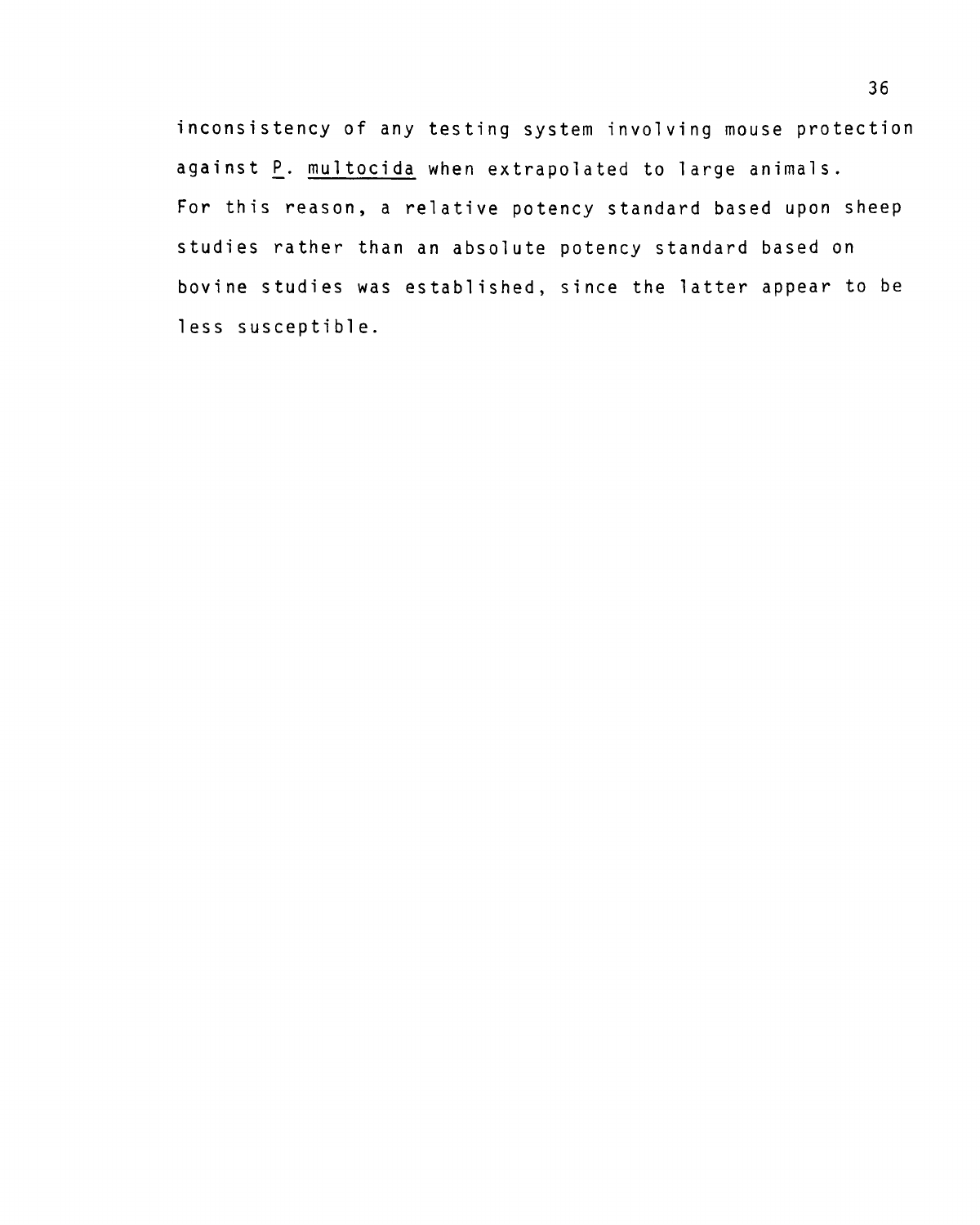## CHAPTER V **SUMMARY**

Poly Bae B, a polyvalent bacterin prepared in Incomplete Freund's Adjuvant, was designed for use as an aid in preventing those bacterial diseases commonly encountered in stressed cattle in Texas. Results obtained with a mouse protection test system showed that Poly Bae B was effective in protecting mice against S. typhimurium or P. multocida challenge administered 30 hours after vaccination. Thirty days after a single vaccination with Poly Bae B, mice were still protected against S. typhimurium challenge but not against P. multocida challenge. A revaccination protocol showed that a five-fold increase in the standard concentration of P. multocida when given as a monovalent or divalent preparation in  $0.1$  ml doses did protect mice against  $P$ . multocida cha-llenge at 24 days.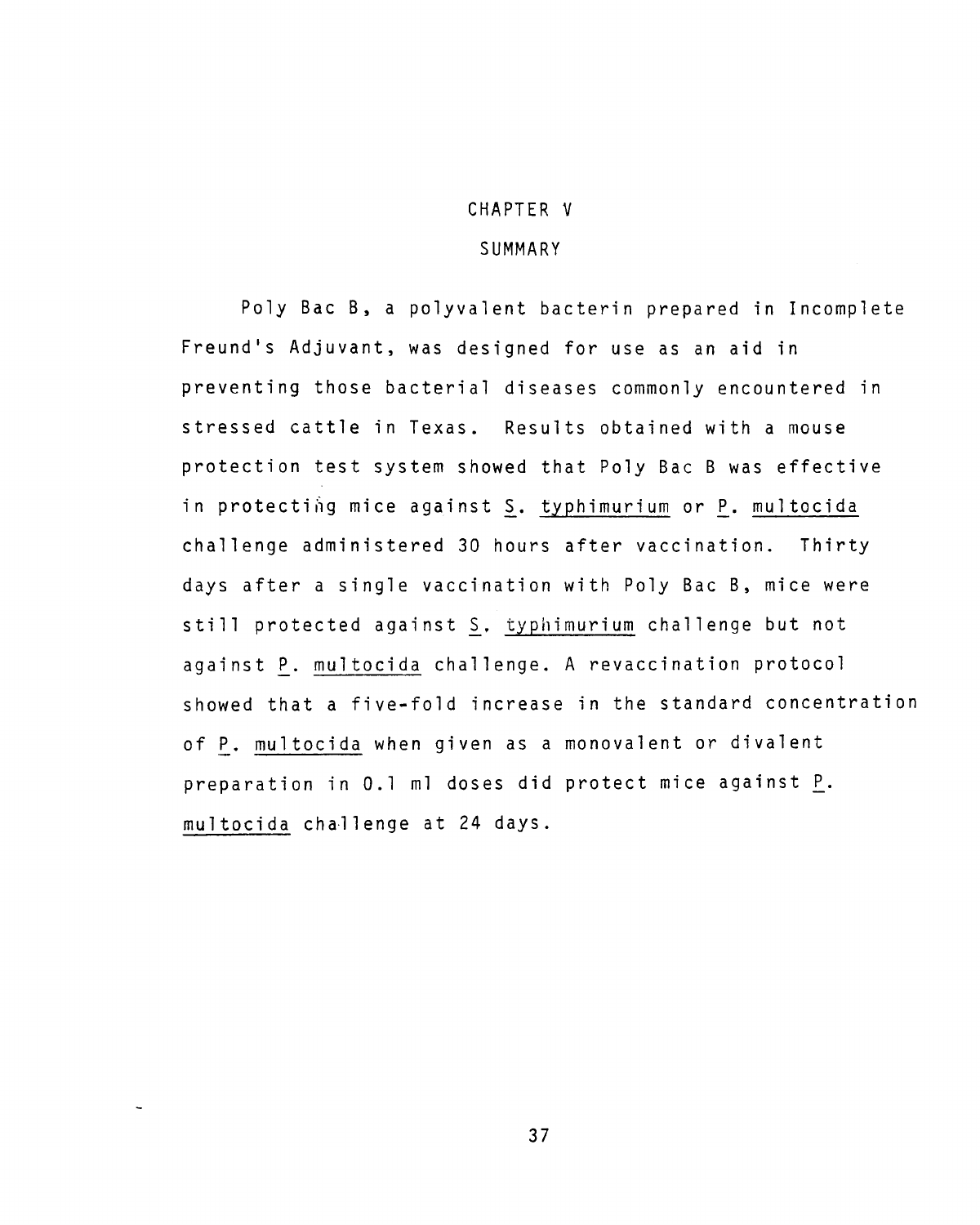#### LITERATURE CITED

- 1. Burrows, W. 1973. Proteus, p. 482-486. In Textbook of microbiology, twentieth edition. W. B. Saunders Co., Philadelphia.
- 2. Burrows, W. 1973. Pseudomonas, p. 578-580. In Textbook of microbiology, twentieth edition. W. B. Saunders Co., Philadelphia.
- 3. Burrows, W. 1973. The coliform bacilli, p. 474-476. In Textbook of microbiology, twentieth edition. W. B. Saunders Co., Philadelphia.
- 4. Cameron, C. M. and G. Smit. 1970. Immune response of rabbits, mice, and sheep to polyvalent Pasteurella vaccine. Onderstepoort J. Vet. Res. 37:217-224.
- 5. Carter, G. R. 1960. Pasteurellosis (Pasteurella multocida): A review stressing recent developments. Vet. Rev. Annot. 6:105-128.
- 6. Carter, G. R. 1957. Studies on Pasteurella multocida. II. Identification of antigenic characteristics and colonial variants. Amer. J. Vet. Res. 18:210-213.
- 7. Dourdoroff, M. and N. J. Palleroni. 1974. Genus I. Pseudomonas, p. 217-222. In R. E. Buchanan and N. E. Gibbons (ed.), Bergey's manual of determinative bacteriology, eighth edition. The Williams and Wilkins Co., Baltimore.
- 8. Duncan, J. B. 1972. M.S. Thesis (Texas Tech University, Lubbock).
- 9. Ewing, W. H. 1972. Arizona, p. 259-275. In P. R. Edwards and W. H. Ewing (ed.), Identification of Enterobacteriaceae, third edition. Burgess Publishing Co., Minneapolis.
- 10. Ewing, W. H. 1972. Salmonella, P. 146-258. In P. R. Edwards and W. H. Ewing (ed.), Identification of Enterobacteriaceae, third edition, Burgess Publishing Co., Minneapolis.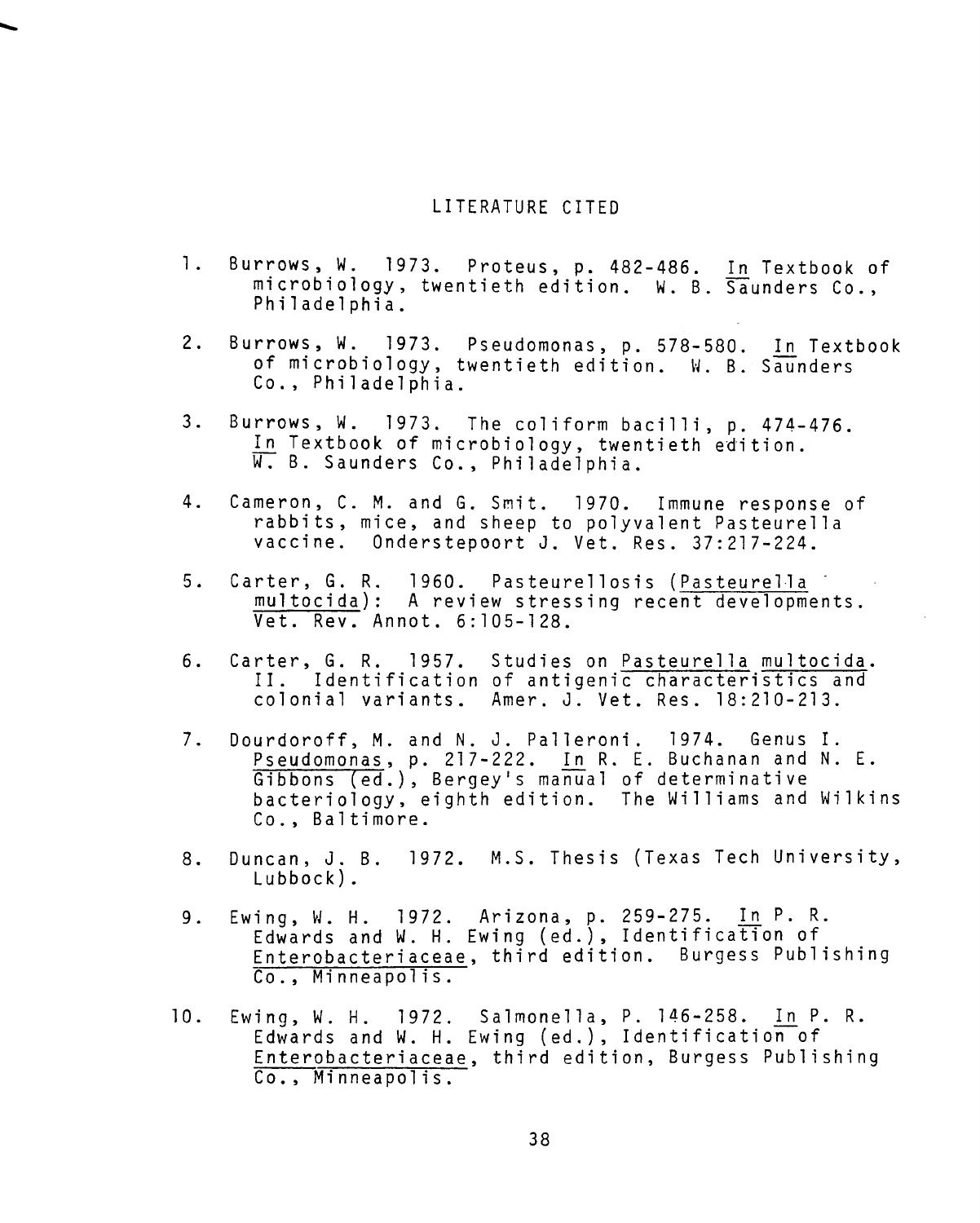- 11. Gale, C., A. H. Hamby, and A. L. Trapp. 1963. Studies on an experimental vaccine for prophylaxis of shipping fever. J. Amer. Vet. Med. Ass. 142:884-887.
- 12. Hamby, A. H. and A. L. Trapp. 1964. Experimental immunization of cattle against shipping fever. Cornell Vet. 54:41-49.
- 13. Heddleston, K. L. and P. A. Rebers. 1969. Pasteurella multocida: immune response in chicks and mice. Proc. Ann. Meet. U. S. Anim. Health Ass. 73:280-284.
- 14. Heddlesten, K. L. and L. P. Watko. 1963. Fowl Cholera: susceptibility of various animals and their potential as disseminators of the disease. Ann. Proc. U. S. Livestock Sanitary Assoc. 67:247-251.
- 15. Jensen, R. and D. R. Mackey. 1965. Bovine infectious Keratoconjunctivitis, p. 109-115. In Diseases of feedlot cattle. Lea and Febiger, Philadelphia.
- 16. Lautrop, H. 1974. Moraxella, p. 433-434. In R. E. Buchanan and N. E. Gibbons (ed.), Bergey's manual of determinative bacteriology, eighth edition. The Williams and Wilkins Co., Baltimore.
- 17. Lautrop, H. 1974. Proteus, p. 327-328. In R. E. Buchanan and N. E. Gibbons (ed.), Bergey<sup>T</sup>s manual of determinative bacteriology, eighth edition. The Williams and Wilkins Co., Baltimore.
- 18. Le Minor, L. and R. Rohde. 1974. Salmonella, P. 298-318. In R. E. Buchanan and N. E. Gibbons (ed.), Bergey's manual of determinative bacteriology, eighth edition. The Williams and Wilkins Co., Baltimore.
- 19. Morse, E. V. and M. A. Duncan. 1974. Salmonellosis an environmental health problem. J. Amer. Vet. Med. Ass. 165:1015-1019.
- 20. Morse, E. V., E. P. Myhrom, and D. E. Greenwood. 1976. Salmonellosis in man and animals as an environmental health problem. J. Environ. Sci. Health All:755-769.
- 21. Orskov, F. 1974. Escherichia, p. 293-296. In R. E. Buchanan and N. E. Gibbons (ed.), Bergey's manual of determinative bacteriology, eighth edition. The Williams and Wilkins Co., Baltimore.

 $\bar{z}$